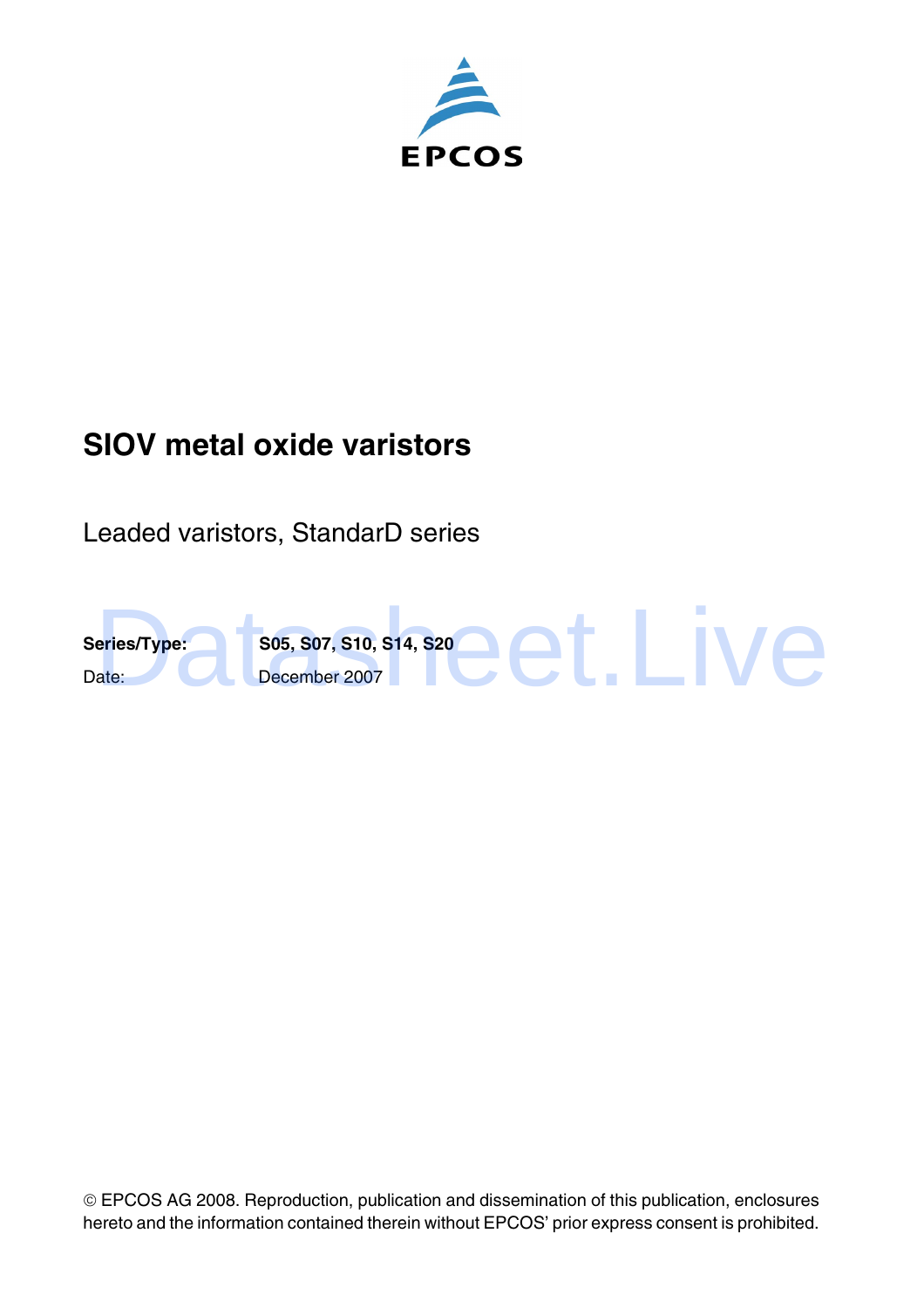

**Leaded varistors**

#### **StandarD series**

#### **Construction**

- Round varistor element, leaded
- Coating: epoxy resin, flame-retardant to UL 94 V-0
- Terminals: tinned copper wire

#### **Features**

- $\blacksquare$  Wide operating voltage range 11 ... 1100  $V_{RMS}$
- High surge current ratings up to 8 kA
- No derating up to 85 °C ambient temperature
- PSpice models

## **Approvals**

- UL
- CSA (all types  $≥K115$ )
- SEV
- VDE
- CECC
- CQC S05/07 (K11 ... K460), S10/S14 (K11 ... K680), S20 (K11 ... K1100)
- IEC

#### **Delivery mode**

- Bulk (standard), taped versions on reel or in Ammo pack upon request.
- For further details refer to chapter "Taping, packaging and lead configuration" for leaded varistors.

## **Options**

S10\* types with lead spacing 5.0 mm and S20\* types with lead spacing 7.5 mm are also available on request.

# **General technical data**

| Climatic category     | to IEC 60068-1 | 40/85/56   |                   |
|-----------------------|----------------|------------|-------------------|
| Operating temperature | to CECC 42 000 | $-40+85$   | $\rm ^{\circ}C$   |
| Storage temperature   |                | $-40+125$  | $\rm ^{\circ}C$   |
| Electric strength     | to CECC 42 000 | $\geq$ 2.5 | kV <sub>RMS</sub> |
| Insulation resistance | to CECC 42 000 | $\geq$ 10  | $M\Omega$         |
| Response time         |                | $25$       | ns                |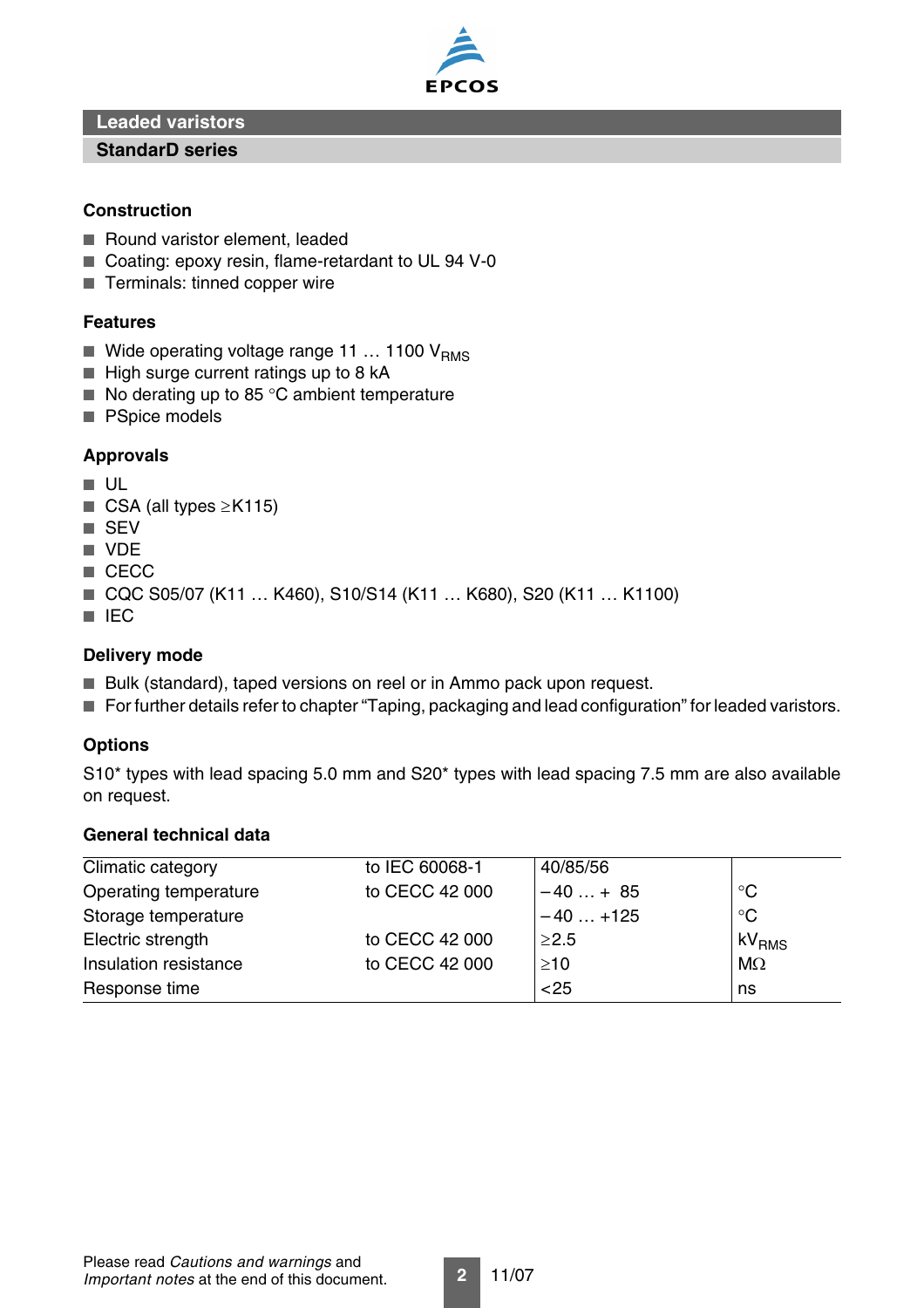

# **Maximum ratings**  $(T_A = 85 \degree C)$

| Ordering code<br><b>Type</b><br>$V_{DC}$<br>V <sub>RMS</sub><br>(untaped) |        |                 | $I_{\text{max}}$<br>$(8/20 \,\mu s)$ | $W_{\text{max}}$<br>$(2 \text{ ms})$ | $\mathsf{P}_{\text{max}}$ |      |
|---------------------------------------------------------------------------|--------|-----------------|--------------------------------------|--------------------------------------|---------------------------|------|
|                                                                           | SIOV-  | $\vee$          | V                                    | A                                    | J                         | W    |
| B72205S0110K101                                                           | S05K11 | $\overline{11}$ | 14                                   | 100                                  | 0.3                       | 0.01 |
| B72207S0110K101                                                           | S07K11 | 11              | 14                                   | 250                                  | 0.8                       | 0.02 |
| B72210S0110K101                                                           | S10K11 | 11              | 14                                   | 500                                  | 1.7                       | 0.05 |
| B72214S0110K101                                                           | S14K11 | 11              | 14                                   | 1000                                 | 3.2                       | 0.10 |
| B72220S0110K101                                                           | S20K11 | 11              | 14                                   | 2000                                 | 10.0                      | 0.20 |
| B72205S0140K101                                                           | S05K14 | 14              | 18                                   | 100                                  | 0.4                       | 0.01 |
| B72207S0140K101                                                           | S07K14 | 14              | 18 <sup>1</sup>                      | 250                                  | 0.9                       | 0.02 |
| B72210S0140K101                                                           | S10K14 | 14              | 18 <sup>1</sup>                      | 500                                  | 2.0                       | 0.05 |
| B72214S0140K101                                                           | S14K14 | 14              | $18^{1}$                             | 1000                                 | 4.0                       | 0.10 |
| B72220S0140K101                                                           | S20K14 | 14              | 18 <sup>1</sup>                      | 2000                                 | 12.0                      | 0.20 |
| B72205S0170K101                                                           | S05K17 | 17              | 22                                   | 100                                  | 0.5                       | 0.01 |
| B72207S0170K101                                                           | S07K17 | 17              | 22                                   | 250                                  | 1.1                       | 0.02 |
| B72210S0170K101                                                           | S10K17 | 17              | 22                                   | 500                                  | 2.5                       | 0.05 |
| B72214S0170K101                                                           | S14K17 | 17              | 22                                   | 1000                                 | 5.0                       | 0.10 |
| B72220S0170K101                                                           | S20K17 | 17              | 22                                   | 2000                                 | 14.0                      | 0.20 |
| B72205S0200K101                                                           | S05K20 | 20              | 26                                   | 100                                  | 0.6                       | 0.01 |
| B72207S0200K101                                                           | S07K20 | 20              | 26                                   | 250                                  | 1.3                       | 0.02 |
| B72210S0200K101                                                           | S10K20 | 20              | 26                                   | 500                                  | 3.1                       | 0.05 |
| B72214S0200K101                                                           | S14K20 | 20              | 26                                   | 1000                                 | 6.0                       | 0.10 |
| B72220S0200K101                                                           | S20K20 | 20              | 26                                   | 2000                                 | 18.0                      | 0.20 |
| B72205S0250K101                                                           | S05K25 | 25              | 31                                   | 100                                  | 0.7                       | 0.01 |
| B72207S0250K101                                                           | S07K25 | 25              | 31                                   | 250                                  | 1.6                       | 0.02 |
| B72210S0250K101                                                           | S10K25 | 25              | 31                                   | 500                                  | 3.7                       | 0.05 |
| B72214S0250K101                                                           | S14K25 | 25              | 31                                   | 1000                                 | 7.0                       | 0.10 |
| B72220S0250K101                                                           | S20K25 | 25              | 31                                   | 2000                                 | 22.0                      | 0.20 |
| B72205S0300K101                                                           | S05K30 | 30              | 38                                   | 100                                  | 0.9                       | 0.01 |
| B72207S0300K101                                                           | S07K30 | 30              | 38                                   | 250                                  | 2.0                       | 0.02 |
| B72210S0300K101                                                           | S10K30 | 30              | 38                                   | 500                                  | 4.4                       | 0.05 |
| B72214S0300K101                                                           | S14K30 | 30              | 38                                   | 1000                                 | 9.0                       | 0.10 |
| B72220S0300K101                                                           | S20K30 | 30              | 38                                   | 2000                                 | 26.0                      | 0.20 |

<sup>1)</sup> Jump-start strength (max. 24 V, 5 minutes)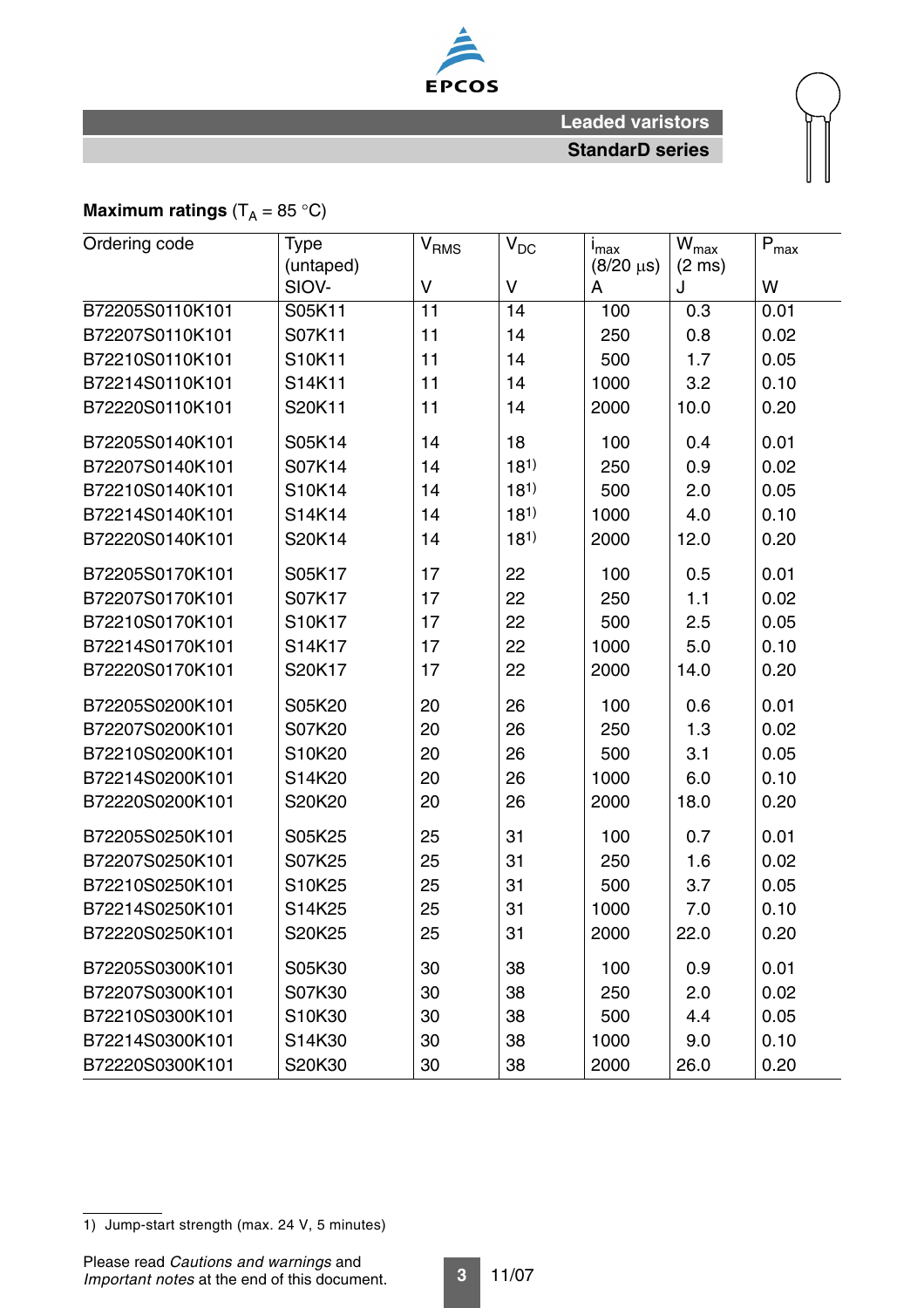



# **Characteristics**  $(T_A = 25 \text{ }^{\circ}\text{C})$

| Ordering code   | $V_{v}$ | $\Delta V_{\rm v}$ | $V_{c, max}$ | $i_{\rm c}$ | $C_{typ}$ |
|-----------------|---------|--------------------|--------------|-------------|-----------|
|                 | (1 mA)  | (1 mA)             | $(i_c)$      |             | $(1$ kHz) |
|                 | V       | $\%$               | V            | A           | pF        |
| B72205S0110K101 | 18      | ±10                | 36           | 1.0         | 1750      |
| B72207S0110K101 | 18      | ±10                | 36           | 2.5         | 2750      |
| B72210S0110K101 | 18      | ±10                | 36           | 5.0         | 6250      |
| B72214S0110K101 | 18      | ±10                | 36           | 10.0        | 12100     |
| B72220S0110K101 | 18      | ±10                | 36           | 20.0        | 23000     |
| B72205S0140K101 | 22      | ±10                | 43           | 1.0         | 1450      |
| B72207S0140K101 | 22      | ±10                | 43           | 2.5         | 2300      |
| B72210S0140K101 | 22      | ±10                | 43           | 5.0         | 5200      |
| B72214S0140K101 | 22      | ±10                | 43           | 10.0        | 9950      |
| B72220S0140K101 | 22      | ±10                | 43           | 20.0        | 19000     |
| B72205S0170K101 | 27      | ±10                | 53           | 1.0         | 1200      |
| B72207S0170K101 | 27      | ±10                | 53           | 2.5         | 1900      |
| B72210S0170K101 | 27      | ±10                | 53           | 5.0         | 4350      |
| B72214S0170K101 | 27      | ±10                | 53           | 10.0        | 8200      |
| B72220S0170K101 | 27      | ±10                | 53           | 20.0        | 15600     |
| B72205S0200K101 | 33      | ±10                | 65           | 1.0         | 980       |
| B72207S0200K101 | 33      | ±10                | 65           | 2.5         | 1600      |
| B72210S0200K101 | 33      | ±10                | 65           | 5.0         | 3650      |
| B72214S0200K101 | 33      | ±10                | 65           | 10.0        | 6800      |
| B72220S0200K101 | 33      | ±10                | 65           | 20.0        | 13000     |
| B72205S0250K101 | 39      | ±10                | 77           | 1.0         | 850       |
| B72207S0250K101 | 39      | ±10                | 77           | 2.5         | 1400      |
| B72210S0250K101 | 39      | ±10                | 77           | 5.0         | 3200      |
| B72214S0250K101 | 39      | ±10                | 77           | 10.0        | 5850      |
| B72220S0250K101 | 39      | ±10                | 77           | 20.0        | 11100     |
| B72205S0300K101 | 47      | ±10                | 93           | 1.0         | 720       |
| B72207S0300K101 | 47      | ±10                | 93           | 2.5         | 1200      |
| B72210S0300K101 | 47      | ±10                | 93           | 5.0         | 2750      |
| B72214S0300K101 | 47      | ±10                | 93           | 10.0        | 4950      |
| B72220S0300K101 | 47      | ±10                | 93           | 20.0        | 9350      |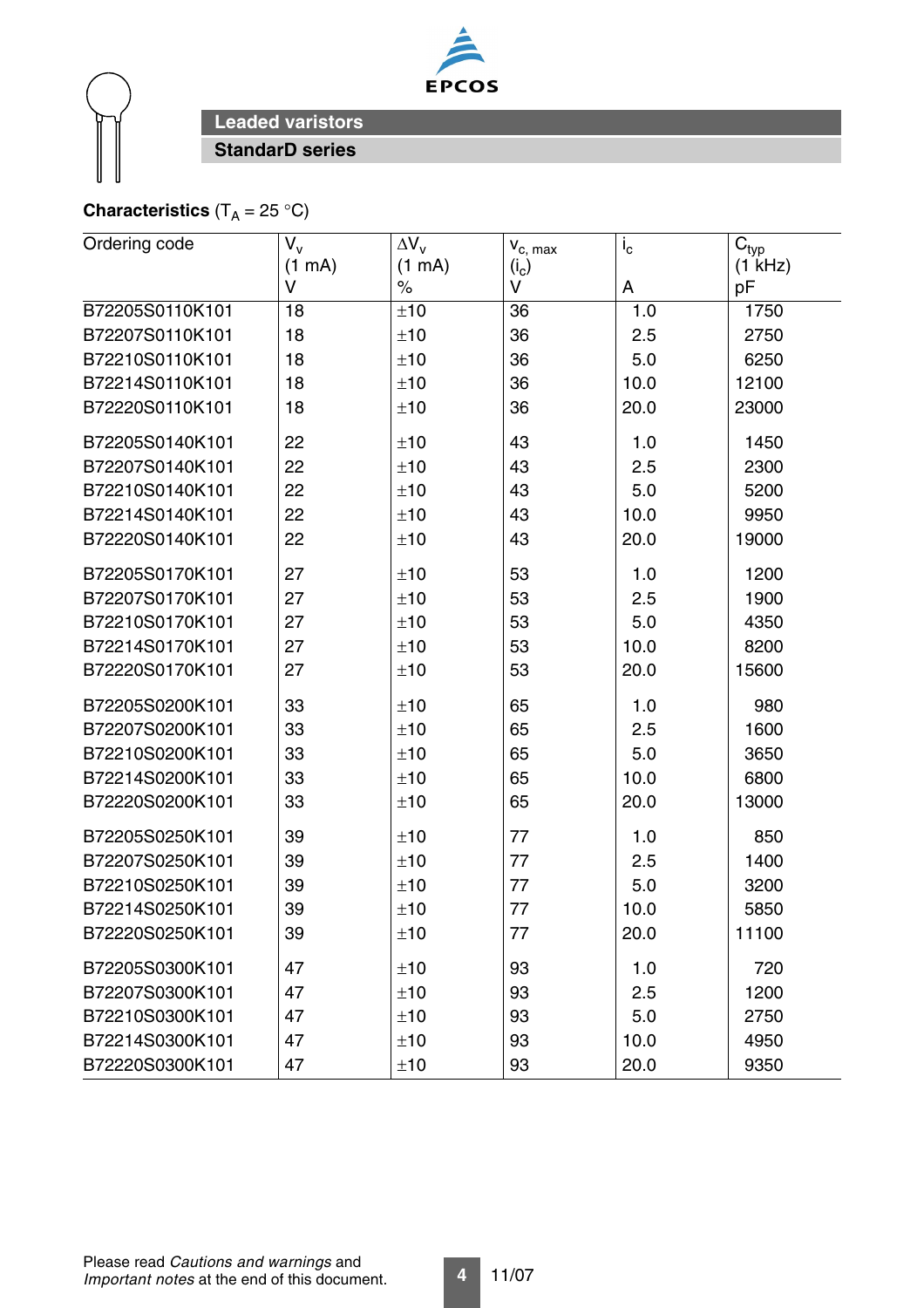

# **Maximum ratings**  $(T_A = 85 \text{ °C})$

| Ordering code   | <b>Type</b><br>$V_{DC}$<br>V <sub>RMS</sub><br>(untaped) |                 | $I_{\text{max}}$<br>$(8/20 \,\mu s)$ | $W_{max}$<br>$(2 \text{ ms})$ | $\mathsf{P}_{\text{max}}$ |      |
|-----------------|----------------------------------------------------------|-----------------|--------------------------------------|-------------------------------|---------------------------|------|
|                 | SIOV-                                                    | $\vee$          | V                                    | A                             | J                         | W    |
| B72205S0350K101 | S05K35                                                   | $\overline{35}$ | 45                                   | 100                           | 1.1                       | 0.01 |
| B72207S0350K101 | S07K35                                                   | 35              | 45                                   | 250                           | 2.5                       | 0.02 |
| B72210S0350K101 | S10K35                                                   | 35              | 45                                   | 500                           | 5.4                       | 0.05 |
| B72214S0350K101 | S14K35                                                   | 35              | 45                                   | 1000                          | 10.0                      | 0.10 |
| B72220S0350K101 | S20K35                                                   | 35              | 45                                   | 2000                          | 33.0                      | 0.20 |
| B72205S0400K101 | S05K40                                                   | 40              | 56                                   | 100                           | 1.3                       | 0.01 |
| B72207S0400K101 | S07K40                                                   | 40              | 56                                   | 250                           | 3.0                       | 0.02 |
| B72210S0400K101 | S10K40                                                   | 40              | 56                                   | 500                           | 6.4                       | 0.05 |
| B72214S0400K101 | S14K40                                                   | 40              | 56                                   | 1000                          | 13.0                      | 0.10 |
| B72220S0400K101 | S20K40                                                   | 40              | 56                                   | 2000                          | 37.0                      | 0.20 |
| B72205S0500K101 | S05K50                                                   | 50              | 65                                   | 400                           | 1.8                       | 0.10 |
| B72207S0500K101 | S07K50                                                   | 50              | 65                                   | 1200                          | 4.2                       | 0.25 |
| B72210S0500K101 | S10K50                                                   | 50              | 65                                   | 2500                          | 8.4                       | 0.40 |
| B72214S0500K101 | S14K50                                                   | 50              | 65                                   | 4500                          | 15.0                      | 0.60 |
| B72220S0500K101 | S20K50                                                   | 50              | 65                                   | 6500                          | 27.0                      | 1.00 |
| B72205S0600K101 | S05K60                                                   | 60              | 85                                   | 400                           | 2.2                       | 0.10 |
| B72207S0600K101 | S07K60                                                   | 60              | 85                                   | 1200                          | 4.8                       | 0.25 |
| B72210S0600K101 | S10K60                                                   | 60              | 85                                   | 2500                          | 10.0                      | 0.40 |
| B72214S0600K101 | S14K60                                                   | 60              | 85                                   | 4500                          | 17.0                      | 0.60 |
| B72220S0600K101 | S20K60                                                   | 60              | 85                                   | 6500                          | 33.0                      | 1.00 |
| B72205S0750K101 | S05K75                                                   | 75              | 100                                  | 400                           | 2.5                       | 0.10 |
| B72207S0750K101 | S07K75                                                   | 75              | 100                                  | 1200                          | 5.9                       | 0.25 |
| B72210S0750K101 | S10K75                                                   | 75              | 100                                  | 2500                          | 12.0                      | 0.40 |
| B72214S0750K101 | S14K75                                                   | 75              | 100                                  | 4500                          | 20.0                      | 0.60 |
| B72220S0750K101 | S20K75                                                   | 75              | 100                                  | 6500                          | 40.0                      | 1.00 |
| B72205S0950K101 | S05K95                                                   | 95              | 125                                  | 400                           | 3.4                       | 0.10 |
| B72207S0950K101 | S07K95                                                   | 95              | 125                                  | 1200                          | 7.6                       | 0.25 |
| B72210S0950K101 | S10K95                                                   | 95              | 125                                  | 2500                          | 15.0                      | 0.40 |
| B72214S0950K101 | S14K95                                                   | 95              | 125                                  | 4500                          | 25.0                      | 0.60 |
| B72220S0950K101 | S20K95                                                   | 95              | 125                                  | 6500                          | 50.0                      | 1.00 |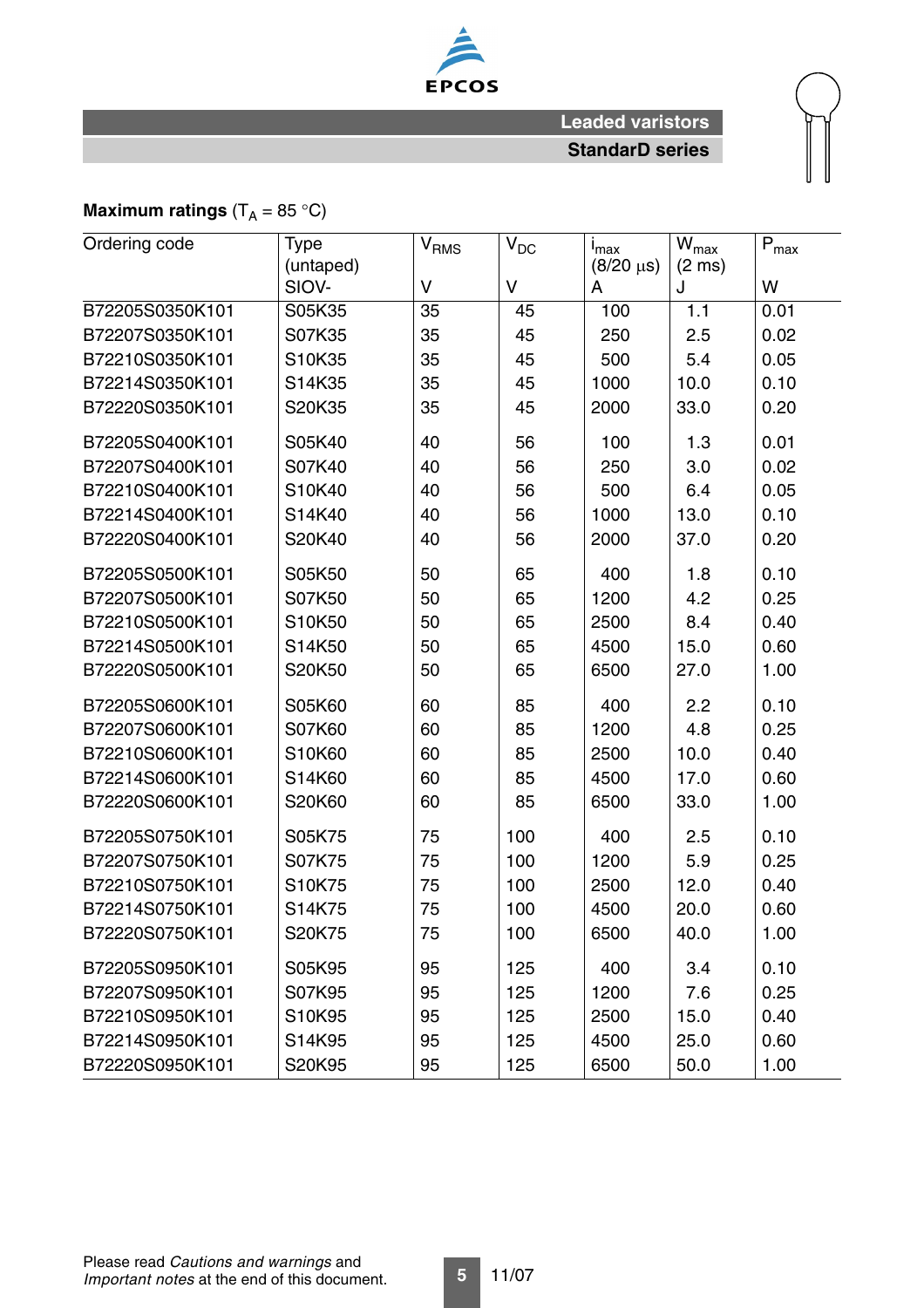



# **Characteristics**  $(T_A = 25 \text{ }^{\circ}\text{C})$

| Ordering code   | $V_{v}$ | $\Delta V_{\rm v}$ | $V_{c, max}$ | $i_{\rm c}$ | $\mathsf{C}_{\mathsf{typ}}$ |
|-----------------|---------|--------------------|--------------|-------------|-----------------------------|
|                 | (1 mA)  | (1 mA)             | $(i_c)$      |             | (1 kHz)                     |
|                 | V       | $\%$               | V            | A           | pF                          |
| B72205S0350K101 | 56      | ±10                | 110          | 1.0         | 620                         |
| B72207S0350K101 | 56      | ±10                | 110          | 2.5         | 1050                        |
| B72210S0350K101 | 56      | ±10                | 110          | 5.0         | 2400                        |
| B72214S0350K101 | 56      | ±10                | 110          | 10.0        | 4200                        |
| B72220S0350K101 | 56      | ±10                | 110          | 20.0        | 8000                        |
| B72205S0400K101 | 68      | ±10                | 135          | 1.0         | 520                         |
| B72207S0400K101 | 68      | ±10                | 135          | 2.5         | 900                         |
| B72210S0400K101 | 68      | ±10                | 135          | 5.0         | 2100                        |
| B72214S0400K101 | 68      | ±10                | 135          | 10.0        | 3550                        |
| B72220S0400K101 | 68      | ±10                | 135          | 20.0        | 6750                        |
| B72205S0500K101 | 82      | ±10                | 135          | 5.0         | 300                         |
| B72207S0500K101 | 82      | ±10                | 135          | 10.0        | 530                         |
| B72210S0500K101 | 82      | ±10                | 135          | 25.0        | 950                         |
| B72214S0500K101 | 82      | ±10                | 135          | 50.0        | 1800                        |
| B72220S0500K101 | 82      | ±10                | 135          | 100.0       | 3800                        |
| B72205S0600K101 | 100     | ±10                | 165          | 5.0         | 250                         |
| B72207S0600K101 | 100     | ±10                | 165          | 10.0        | 480                         |
| B72210S0600K101 | 100     | ±10                | 165          | 25.0        | 870                         |
| B72214S0600K101 | 100     | ±10                | 165          | 50.0        | 1650                        |
| B72220S0600K101 | 100     | ±10                | 165          | 100.0       | 3600                        |
| B72205S0750K101 | 120     | ±10                | 200          | 5.0         | 210                         |
| B72207S0750K101 | 120     | ±10                | 200          | 10.0        | 430                         |
| B72210S0750K101 | 120     | ±10                | 200          | 25.0        | 720                         |
| B72214S0750K101 | 120     | ±10                | 200          | 50.0        | 1370                        |
| B72220S0750K101 | 120     | ±10                | 200          | 100.0       | 2900                        |
| B72205S0950K101 | 150     | ±10                | 250          | 5.0         | 135                         |
| B72207S0950K101 | 150     | ±10                | 250          | 10.0        | 260                         |
| B72210S0950K101 | 150     | ±10                | 250          | 25.0        | 530                         |
| B72214S0950K101 | 150     | ±10                | 250          | 50.0        | 870                         |
| B72220S0950K101 | 150     | ±10                | 250          | 100.0       | 1830                        |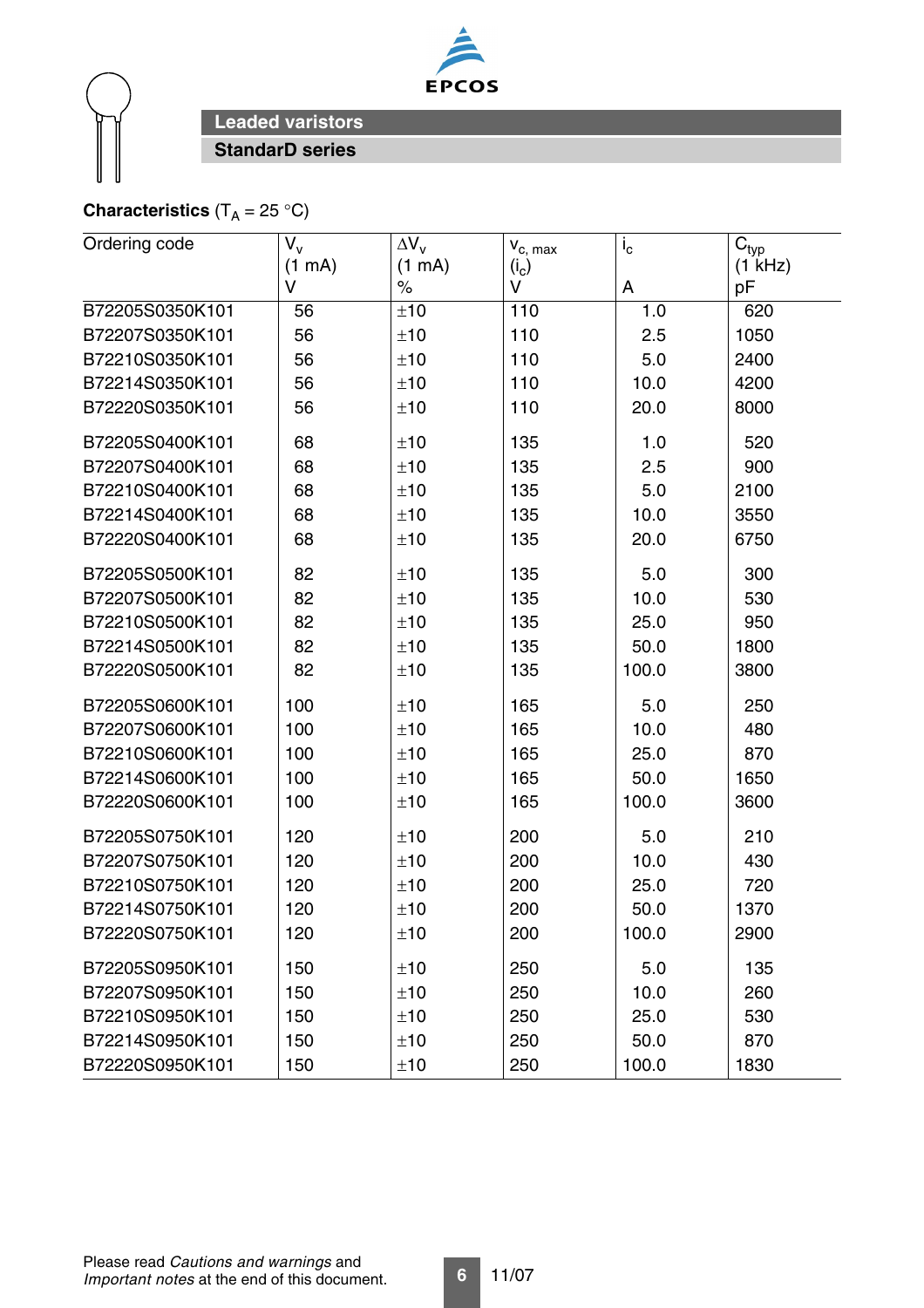

# **Maximum ratings**  $(T_A = 85 \text{ °C})$

| Ordering code   | <b>Type</b><br>(untaped) | <b>V<sub>RMS</sub></b> | $V_{DC}$ | $I_{\text{max}}$<br>$(8/20 \,\mu s)$ | $W_{\text{max}}$<br>$(2 \text{ ms})$ | $P_{max}$ |
|-----------------|--------------------------|------------------------|----------|--------------------------------------|--------------------------------------|-----------|
|                 | SIOV-                    | V                      | V        | A                                    | J                                    | W         |
| B72205S0111K101 | S05K115                  | 115                    | 150      | 400                                  | $\overline{3.6}$                     | 0.10      |
| B72207S0111K101 | S07K115                  | 115                    | 150      | 1200                                 | 8.4                                  | 0.25      |
| B72210S0111K101 | S10K115                  | 115                    | 150      | 2500                                 | 18.0                                 | 0.40      |
| B72214S0111K101 | S14K115                  | 115                    | 150      | 4500                                 | 30.0                                 | 0.60      |
| B72220S0111K101 | S20K115                  | 115                    | 150      | 6500                                 | 60.0                                 | 1.00      |
| B72205S0131K101 | S05K130                  | 130                    | 170      | 400                                  | 4.2                                  | 0.10      |
| B72207S0131K101 | S07K130                  | 130                    | 170      | 1200                                 | 9.5                                  | 0.25      |
| B72210S0131K101 | S10K130                  | 130                    | 170      | 2500                                 | 19.0                                 | 0.40      |
| B72214S0131K101 | S14K130                  | 130                    | 170      | 4500                                 | 34.0                                 | 0.60      |
| B72220S0131K101 | S20K130                  | 130                    | 170      | 8000                                 | 74.0                                 | 1.00      |
| B72205S0141K101 | S05K140                  | 140                    | 180      | 400                                  | 4.5                                  | 0.10      |
| B72207S0141K101 | S07K140                  | 140                    | 180      | 1200                                 | 10.0                                 | 0.25      |
| B72210S0141K101 | S10K140                  | 140                    | 180      | 2500                                 | 22.0                                 | 0.40      |
| B72214S0141K101 | S14K140                  | 140                    | 180      | 4500                                 | 36.0                                 | 0.60      |
| B72220S0141K101 | S20K140                  | 140                    | 180      | 8000                                 | 78.0                                 | 1.00      |
| B72205S0151K101 | S05K150                  | 150                    | 200      | 400                                  | 4.9                                  | 0.10      |
| B72207S0151K101 | S07K150                  | 150                    | 200      | 1200                                 | 11.0                                 | 0.25      |
| B72210S0151K101 | S10K150                  | 150                    | 200      | 2500                                 | 24.0                                 | 0.40      |
| B72214S0151K101 | S14K150                  | 150                    | 200      | 4500                                 | 40.0                                 | 0.60      |
| B72220S0151K101 | S20K150                  | 150                    | 200      | 8000                                 | 85.0                                 | 1.00      |
| B72205S0171K101 | S05K175                  | 175                    | 225      | 400                                  | 5.6                                  | 0.10      |
| B72207S0171K101 | S07K175                  | 175                    | 225      | 1200                                 | 13.0                                 | 0.25      |
| B72210S0171K101 | S10K175                  | 175                    | 225      | 2500                                 | 28.0                                 | 0.40      |
| B72214S0171K101 | S14K175                  | 175                    | 225      | 4500                                 | 46.0                                 | 0.60      |
| B72220S0171K101 | S20K175                  | 175                    | 225      | 8000                                 | 98.0                                 | 1.00      |
| B72205S0231K101 | S05K230                  | 230                    | 300      | 400                                  | 7.2                                  | 0.10      |
| B72207S0231K101 | S07K230                  | 230                    | 300      | 1200                                 | 17.0                                 | 0.25      |
| B72210S0231K101 | S10K230                  | 230                    | 300      | 2500                                 | 36.0                                 | 0.40      |
| B72214S0231K101 | S14K230                  | 230                    | 300      | 4500                                 | 60.0                                 | 0.60      |
| B72220S0231K101 | S20K230                  | 230                    | 300      | 8000                                 | 130.0                                | 1.00      |
| B72205S0251K101 | S05K250                  | 250                    | 320      | 400                                  | 8.2                                  | 0.10      |
| B72207S0251K101 | S07K250                  | 250                    | 320      | 1200                                 | 19.0                                 | 0.25      |
| B72210S0251K101 | S10K250                  | 250                    | 320      | 2500                                 | 38.0                                 | 0.40      |
| B72214S0251K101 | S14K250                  | 250                    | 320      | 4500                                 | 65.0                                 | 0.60      |
| B72220S0251K101 | S20K250                  | 250                    | 320      | 8000                                 | 140.0                                | 1.00      |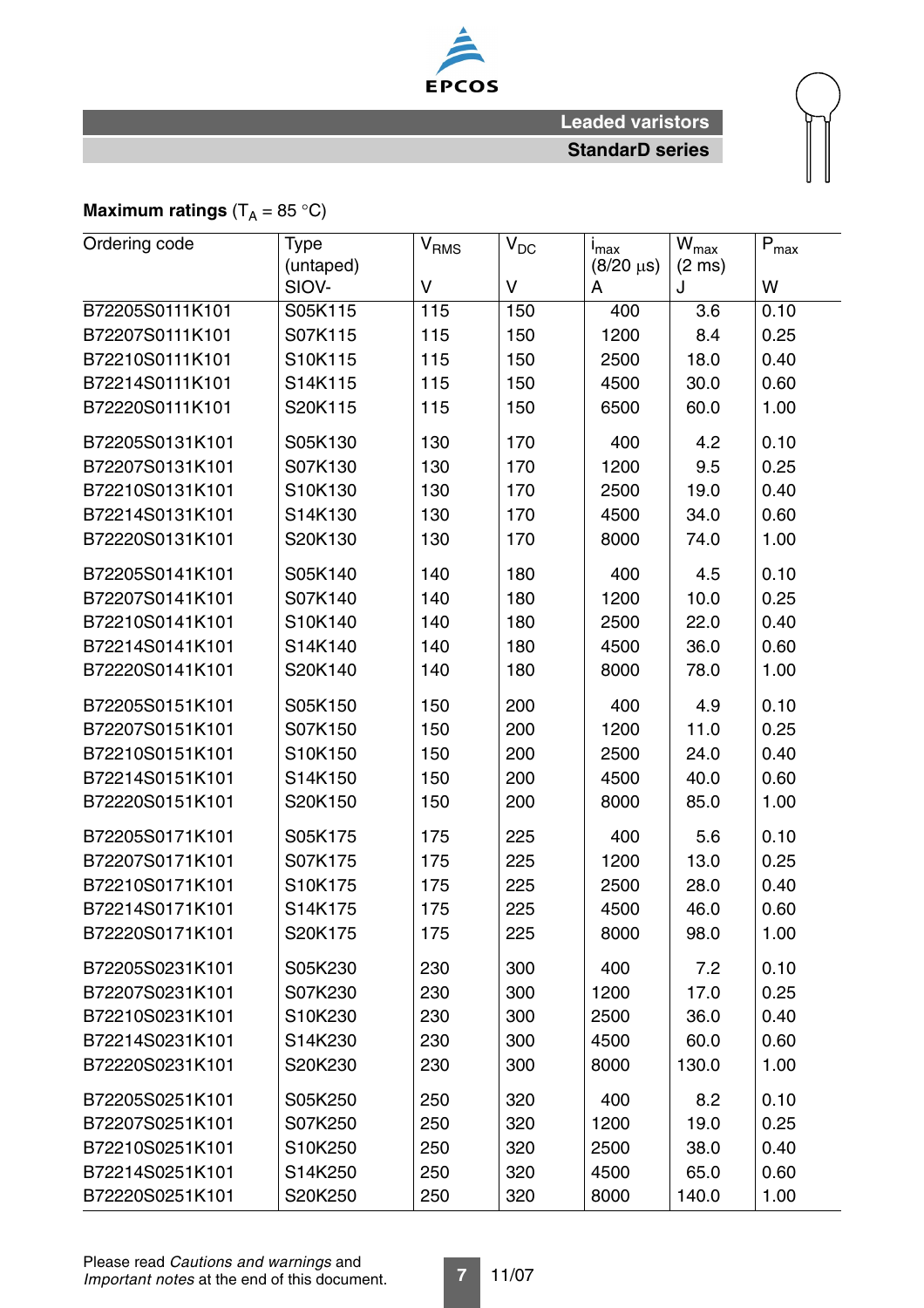



# **Characteristics**  $(T_A = 25 \text{ }^{\circ}C)$

| Ordering code   | $V_{V}$ | $\Delta V_{\rm v}$ |                         | $i_{\rm c}$ |                                        |
|-----------------|---------|--------------------|-------------------------|-------------|----------------------------------------|
|                 | (1 mA)  | (1 mA)             | $V_{c, max}$<br>$(i_c)$ |             | $\mathsf{C}_{\mathsf{typ}}$<br>(1 kHz) |
|                 | V       | $\%$               | V                       | A           | pF                                     |
| B72205S0111K101 | 180     | ±10                | 300                     | 5.0         | 110                                    |
| B72207S0111K101 | 180     | ±10                | 300                     | 10.0        | 220                                    |
| B72210S0111K101 | 180     | ±10                | 300                     | 25.0        | 445                                    |
| B72214S0111K101 | 180     | ±10                | 300                     | 50.0        | 730                                    |
| B72220S0111K101 | 180     | ±10                | 300                     | 100.0       | 1520                                   |
| B72205S0131K101 | 205     | ±10                | 340                     | 5.0         | 100                                    |
| B72207S0131K101 | 205     | ±10                | 340                     | 10.0        | 200                                    |
| B72210S0131K101 | 205     | ±10                | 340                     | 25.0        | 400                                    |
| B72214S0131K101 | 205     | ±10                | 340                     | 50.0        | 650                                    |
| B72220S0131K101 | 205     | ±10                | 340                     | 100.0       | 1340                                   |
| B72205S0141K101 | 220     | ±10                | 360                     | 5.0         | 95                                     |
| B72207S0141K101 | 220     | ±10                | 360                     | 10.0        | 180                                    |
| B72210S0141K101 | 220     | ±10                | 360                     | 25.0        | 370                                    |
| B72214S0141K101 | 220     | ±10                | 360                     | 50.0        | 610                                    |
| B72220S0141K101 | 220     | ±10                | 360                     | 100.0       | 1240                                   |
| B72205S0151K101 | 240     | ±10                | 395                     | 5.0         | 90                                     |
| B72207S0151K101 | 240     | ±10                | 395                     | 10.0        | 170                                    |
| B72210S0151K101 | 240     | ±10                | 395                     | 25.0        | 350                                    |
| B72214S0151K101 | 240     | ±10                | 395                     | 50.0        | 570                                    |
| B72220S0151K101 | 240     | ±10                | 395                     | 100.0       | 1160                                   |
| B72205S0171K101 | 270     | ±10                | 455                     | 5.0         | 75                                     |
| B72207S0171K101 | 270     | ±10                | 455                     | 10.0        | 150                                    |
| B72210S0171K101 | 270     | ±10                | 455                     | 25.0        | 300                                    |
| B72214S0171K101 | 270     | ±10                | 455                     | 50.0        | 490                                    |
| B72220S0171K101 | 270     | ±10                | 455                     | 100.0       | 1000                                   |
| B72205S0231K101 | 360     | ±10                | 595                     | 5.0         | 60                                     |
| B72207S0231K101 | 360     | ±10                | 595                     | 10.0        | 115                                    |
| B72210S0231K101 | 360     | ±10                | 595                     | 25.0        | 230                                    |
| B72214S0231K101 | 360     | ±10                | 595                     | 50.0        | 380                                    |
| B72220S0231K101 | 360     | ±10                | 595                     | 100.0       | 760                                    |
| B72205S0251K101 | 390     | ±10                | 650                     | 5.0         | 55                                     |
| B72207S0251K101 | 390     | ±10                | 650                     | 10.0        | 105                                    |
| B72210S0251K101 | 390     | ±10                | 650                     | 25.0        | 215                                    |
| B72214S0251K101 | 390     | ±10                | 650                     | 50.0        | 350                                    |
| B72220S0251K101 | 390     | ±10                | 650                     | 100.0       | 700                                    |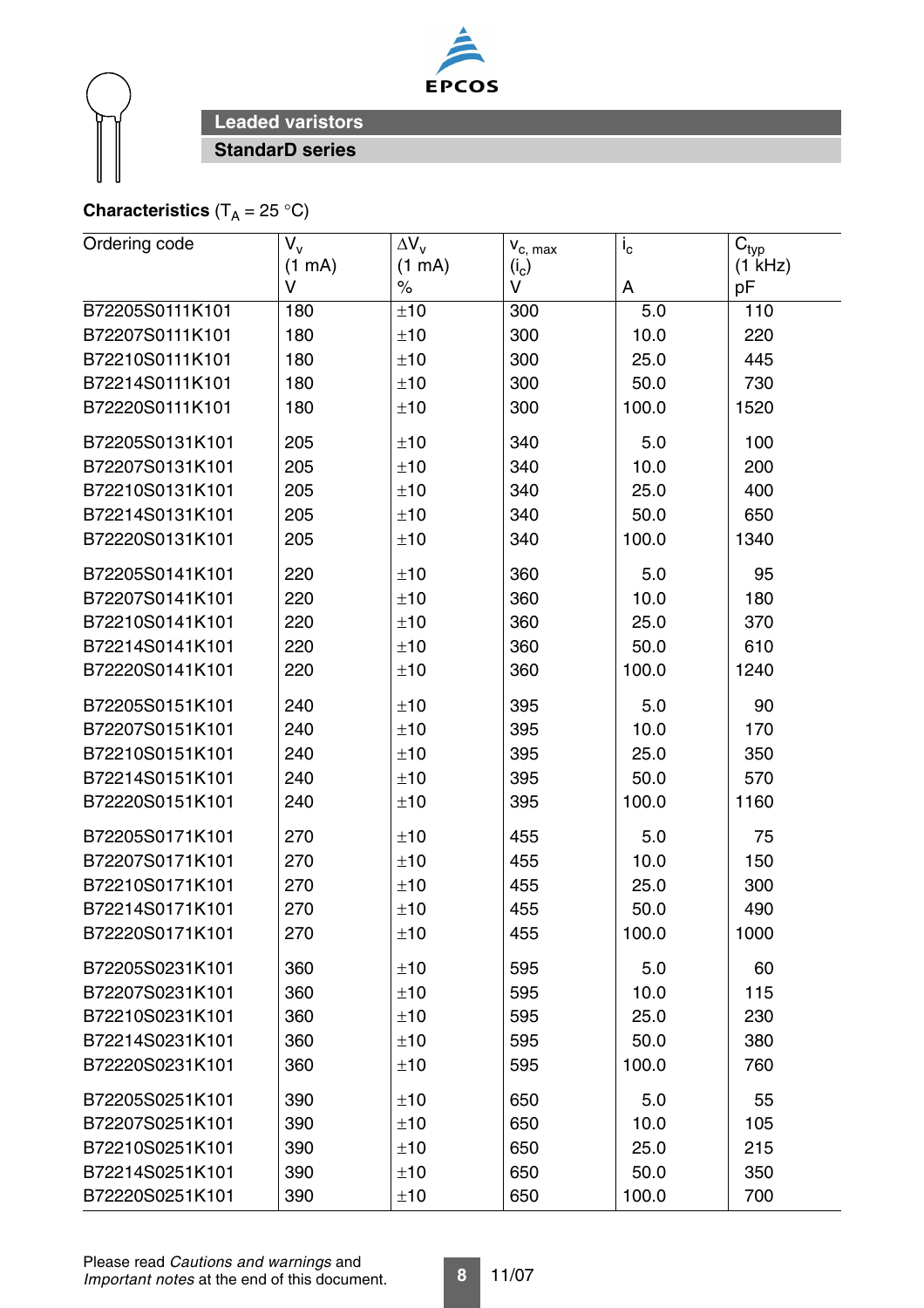

# **Maximum ratings**  $(T_A = 85 \text{ °C})$

| Ordering code   | <b>Type</b><br>(untaped) | $\mathsf{V}_{\mathsf{RMS}}$ | $V_{DC}$ | i <sub>max</sub><br>$(8/20 \,\mu s)$ | $\bar{W}_{max}$<br>$(2 \text{ ms})$ | $P_{max}$ |
|-----------------|--------------------------|-----------------------------|----------|--------------------------------------|-------------------------------------|-----------|
|                 | SIOV-                    | $\vee$                      | $\vee$   | A                                    | J                                   | W         |
| B72205S0271K101 | S05K275                  | 275                         | 350      | 400                                  | 8.6                                 | 0.10      |
| B72207S0271K101 | S07K275                  | 275                         | 350      | 1200                                 | 21.0                                | 0.25      |
| B72210S0271K101 | S10K275                  | 275                         | 350      | 2500                                 | 43.0                                | 0.40      |
| B72214S0271K101 | S14K275                  | 275                         | 350      | 4500                                 | 71.0                                | 0.60      |
| B72220S0271K101 | S20K275                  | 275                         | 350      | 8000                                 | 151.0                               | 1.00      |
| B72205S0301K101 | S05K300                  | 300                         | 385      | 400                                  | 9.6                                 | 0.10      |
| B72207S0301K101 | S07K300                  | 300                         | 385      | 1200                                 | 23.0                                | 0.25      |
| B72210S0301K101 | S10K300                  | 300                         | 385      | 2500                                 | 47.0                                | 0.40      |
| B72214S0301K101 | S14K300                  | 300                         | 385      | 4500                                 | 76.0                                | 0.60      |
| B72220S0301K101 | S20K300                  | 300                         | 385      | 8000                                 | 173.0                               | 1.00      |
| B72210S0321K101 | S10K320                  | 320                         | 420      | 2500                                 | 50.0                                | 0.40      |
| B72214S0321K101 | S14K320                  | 320                         | 420      | 4500                                 | 84.0                                | 0.60      |
| B72220S0321K101 | S20K320                  | 320                         | 420      | 8000                                 | 184.0                               | 1.00      |
| B72205S0381K101 | S05K385                  | 385                         | 505      | 400                                  | 13.0                                | 0.10      |
| B72207S0381K101 | S07K385                  | 385                         | 505      | 1200                                 | 28.0                                | 0.25      |
| B72210S0381K101 | S10K385                  | 385                         | 505      | 2500                                 | 40.0                                | 0.40      |
| B72214S0381K101 | S14K385                  | 385                         | 505      | 4500                                 | 80.0                                | 0.60      |
| B72220S0381K101 | S20K385                  | 385                         | 505      | 8000                                 | 150.0                               | 1.00      |
| B72205S0421K101 | S05K420                  | 420                         | 560      | 400                                  | 14.0                                | 0.10      |
| B72207S0421K101 | S07K420                  | 420                         | 560      | 1200                                 | 32.0                                | 0.25      |
| B72210S0421K101 | S10K420                  | 420                         | 560      | 2500                                 | 45.0                                | 0.40      |
| B72214S0421K101 | S14K420                  | 420                         | 560      | 4500                                 | 90.0                                | 0.60      |
| B72220S0421K101 | S20K420                  | 420                         | 560      | 8000                                 | 175.0                               | 1.00      |
| B72205S0441K101 | S05K440                  | 440                         | 585      | 400                                  | 16.0                                | 0.10      |
| B72207S0441K101 | S07K440                  | 440                         | 585      | 1200                                 | 34.0                                | 0.25      |
| B72210S0441K101 | S10K440                  | 440                         | 585      | 2500                                 | 47.0                                | 0.40      |
| B72214S0441K101 | S14K440                  | 440                         | 585      | 4500                                 | 95.0                                | 0.60      |
| B72220S0441K101 | S20K440                  | 440                         | 585      | 8000                                 | 185.0                               | 1.00      |
| B72205S0461K101 | S05K460                  | 460                         | 615      | 400                                  | 18.0                                | 0.10      |
| B72207S0461K101 | S07K460                  | 460                         | 615      | 1200                                 | 36.0                                | 0.25      |
| B72210S0461K101 | S10K460                  | 460                         | 615      | 2500                                 | 50.0                                | 0.40      |
| B72214S0461K101 | S14K460                  | 460                         | 615      | 4500                                 | 100.0                               | 0.60      |
| B72220S0461K101 | S20K460                  | 460                         | 615      | 8000                                 | 195.0                               | 1.00      |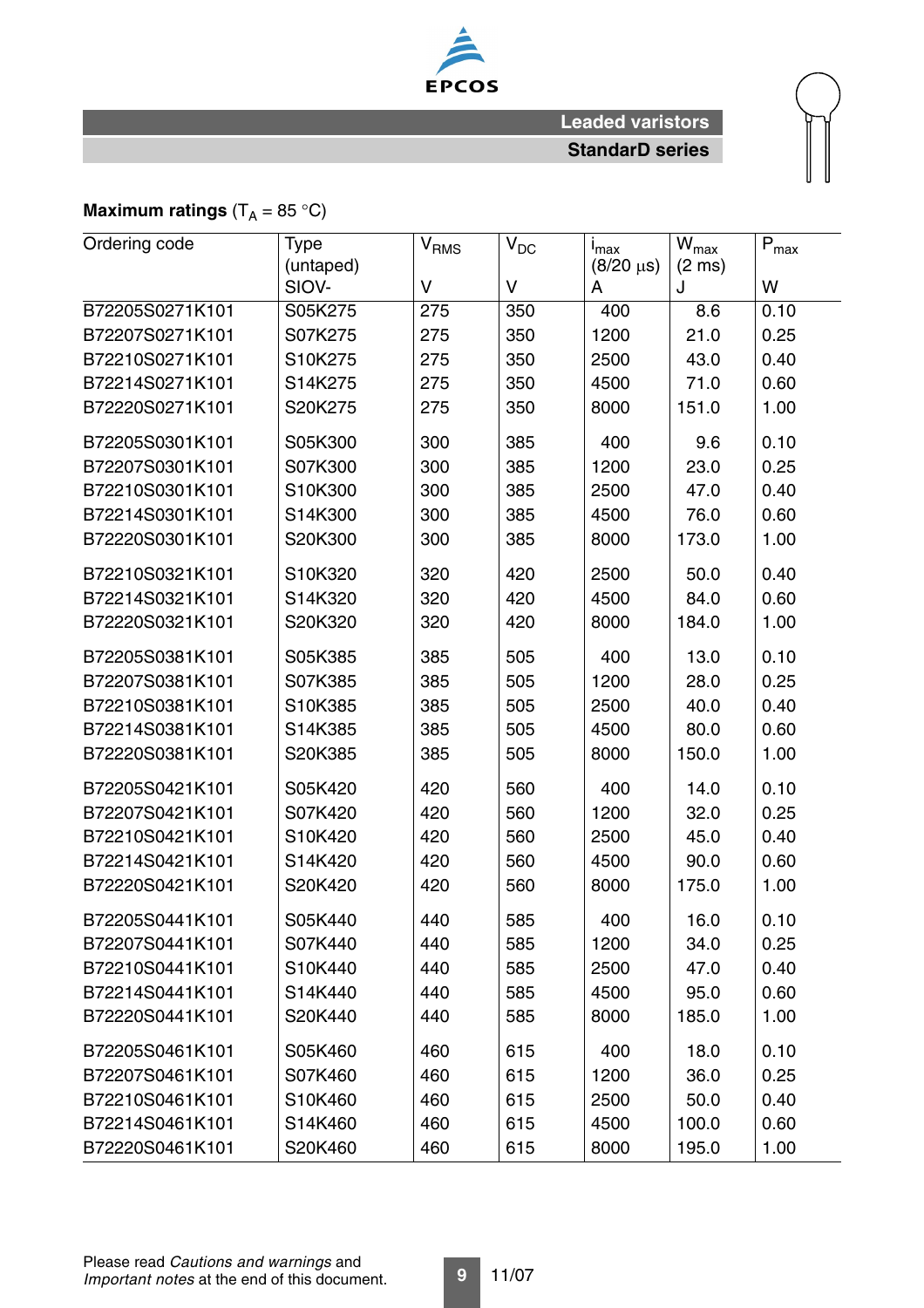



# **Characteristics**  $(T_A = 25 \text{ }^{\circ}C)$

| Ordering code   | $V_{v}$ | $\Delta V_v$ | $\mathsf{v}_{\mathsf{c},\; \mathsf{max}}$ | $i_{\rm c}$ | $C_{typ}$ |
|-----------------|---------|--------------|-------------------------------------------|-------------|-----------|
|                 | (1 mA)  | (1 mA)       | $(i_c)$                                   |             | (1 kHz)   |
|                 | V       | $\%$         | V                                         | A           | pF        |
| B72205S0271K101 | 430     | ±10          | 710                                       | 5.0         | 50        |
| B72207S0271K101 | 430     | ±10          | 710                                       | 10.0        | 95        |
| B72210S0271K101 | 430     | ±10          | 710                                       | 25.0        | 195       |
| B72214S0271K101 | 430     | ±10          | 710                                       | 50.0        | 320       |
| B72220S0271K101 | 430     | ±10          | 710                                       | 100.0       | 630       |
| B72205S0301K101 | 470     | ±10          | 775                                       | 5.0         | 45        |
| B72207S0301K101 | 470     | ±10          | 775                                       | 10.0        | 90        |
| B72210S0301K101 | 470     | ±10          | 775                                       | 25.0        | 180       |
| B72214S0301K101 | 470     | ±10          | 775                                       | 50.0        | 300       |
| B72220S0301K101 | 470     | ±10          | 775                                       | 100.0       | 580       |
| B72210S0321K101 | 510     | ±10          | 840                                       | 25.0        | 170       |
| B72214S0321K101 | 510     | ±10          | 840                                       | 50.0        | 280       |
| B72220S0321K101 | 510     | ±10          | 840                                       | 100.0       | 540       |
| B72205S0381K101 | 620     | ±10          | 1025                                      | 5.0         | 40        |
| B72207S0381K101 | 620     | ±10          | 1025                                      | 10.0        | 75        |
| B72210S0381K101 | 620     | ±10          | 1025                                      | 25.0        | 150       |
| B72214S0381K101 | 620     | ±10          | 1025                                      | 50.0        | 240       |
| B72220S0381K101 | 620     | ±10          | 1025                                      | 100.0       | 450       |
| B72205S0421K101 | 680     | ±10          | 1120                                      | 5.0         | 35        |
| B72207S0421K101 | 680     | ±10          | 1120                                      | 10.0        | 65        |
| B72210S0421K101 | 680     | ±10          | 1120                                      | 25.0        | 135       |
| B72214S0421K101 | 680     | ±10          | 1120                                      | 50.0        | 220       |
| B72220S0421K101 | 680     | ±10          | 1120                                      | 100.0       | 420       |
| B72205S0441K101 | 715     | ±10          | 1180                                      | 5.0         | 32        |
| B72207S0441K101 | 715     | ±10          | 1180                                      | 10.0        | 60        |
| B72210S0441K101 | 715     | ±10          | 1180                                      | 25.0        | 125       |
| B72214S0441K101 | 715     | ±10          | 1180                                      | 50.0        | 210       |
| B72220S0441K101 | 715     | ±10          | 1180                                      | 100.0       | 400       |
| B72205S0461K101 | 750     | ±10          | 1240                                      | 5.0         | 30        |
| B72207S0461K101 | 750     | ±10          | 1240                                      | 10.0        | 55        |
| B72210S0461K101 | 750     | ±10          | 1240                                      | 25.0        | 120       |
| B72214S0461K101 | 750     | ±10          | 1240                                      | 50.0        | 200       |
| B72220S0461K101 | 750     | ±10          | 1240                                      | 100.0       | 380       |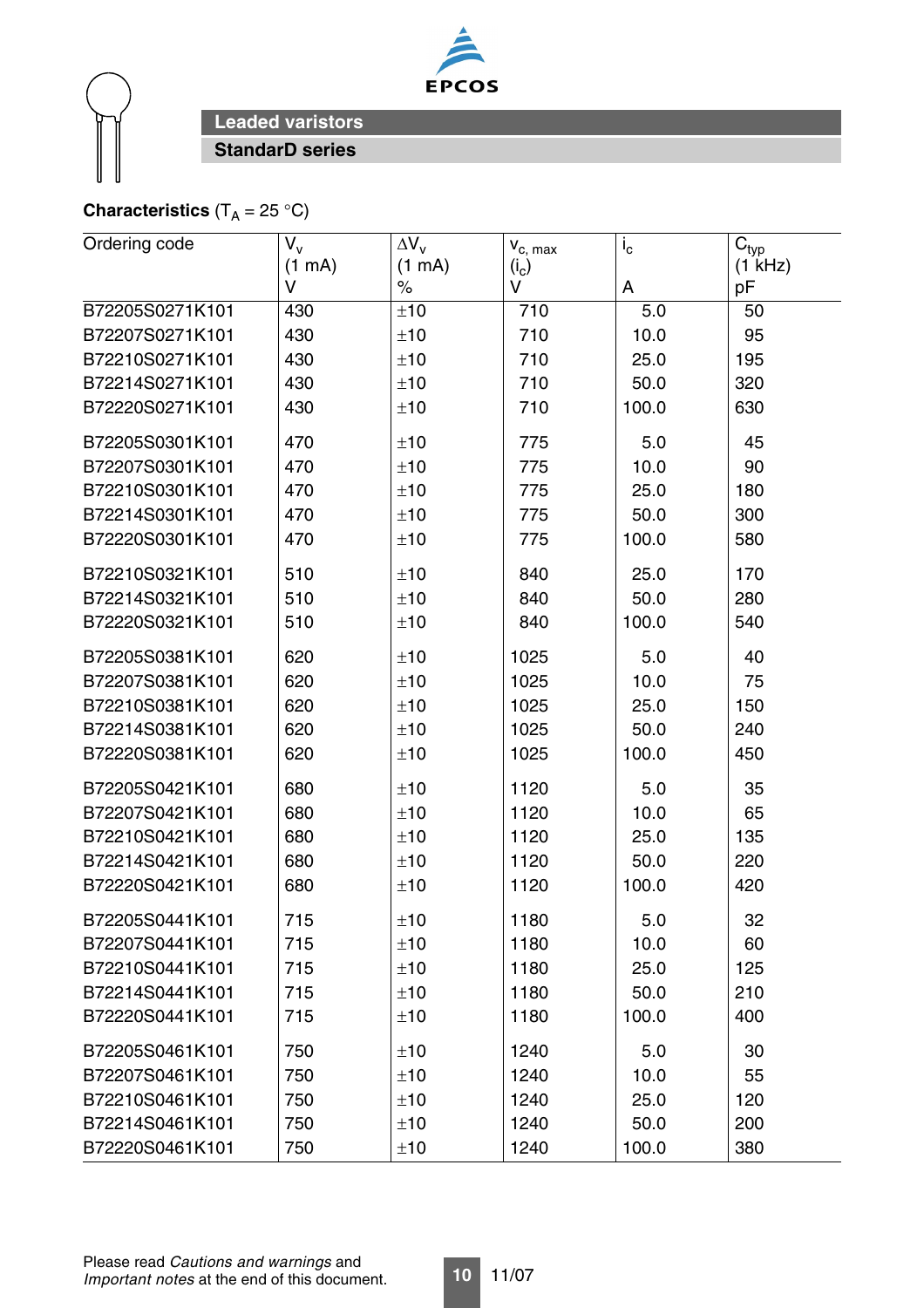

# **Maximum ratings**  $(T_A = 85 \degree C)$

| Ordering code   | <b>Type</b>            | V <sub>RMS</sub> | $V_{DC}$ | $I_{\text{max}}$ | $W_{\text{max}}$ | $P_{\text{max}}$ |
|-----------------|------------------------|------------------|----------|------------------|------------------|------------------|
|                 | (untaped)              |                  |          | $(8/20 \,\mu s)$ | $(2 \text{ ms})$ |                  |
|                 | SIOV-                  | $\vee$           | $\vee$   | A                | J                | W                |
| B72210S0511K101 | S10K510                | 510              | 670      | 2500             | 55.0             | 0.40             |
| B72214S0511K101 | S14K510                | 510              | 670      | 4500             | 110.0            | 0.60             |
| B72220S0511K101 | S20K510                | 510              | 670      | 6500             | 190.0            | 1.00             |
| B72210S0551K101 | S10K550                | 550              | 745      | 2500             | 60.0             | 0.40             |
| B72214S0551K101 | S14K550                | 550              | 745      | 4500             | 120.0            | 0.60             |
| B72220S0551K101 | S20K550                | 550              | 745      | 6500             | 210.0            | 1.00             |
| B72210S0621K101 | S10K625                | 625              | 825      | 2500             | 68.0             | 0.40             |
| B72214S0621K101 | S14K625                | 625              | 825      | 4500             | 130.0            | 0.60             |
| B72220S0621K101 | S20K625                | 625              | 825      | 6500             | 230.0            | 1.00             |
| B72210S0681K101 | S10K680                | 680              | 895      | 2500             | 72.0             | 0.40             |
| B72214S0681K101 | S14K680                | 680              | 895      | 4500             | 140.0            | 0.60             |
| B72220S0681K101 | S20K680                | 680              | 895      | 6500             | 250.0            | 1.00             |
| B72214S0102K101 | S14K1000 <sup>1)</sup> | 1100             | 1465     | 4500             | 230.0            | 0.60             |
| B72220S0102K101 | S20K10001)             | 1100             | 1465     | 6500             | 410.0            | 1.00             |

1) Operating voltage differs from type designation.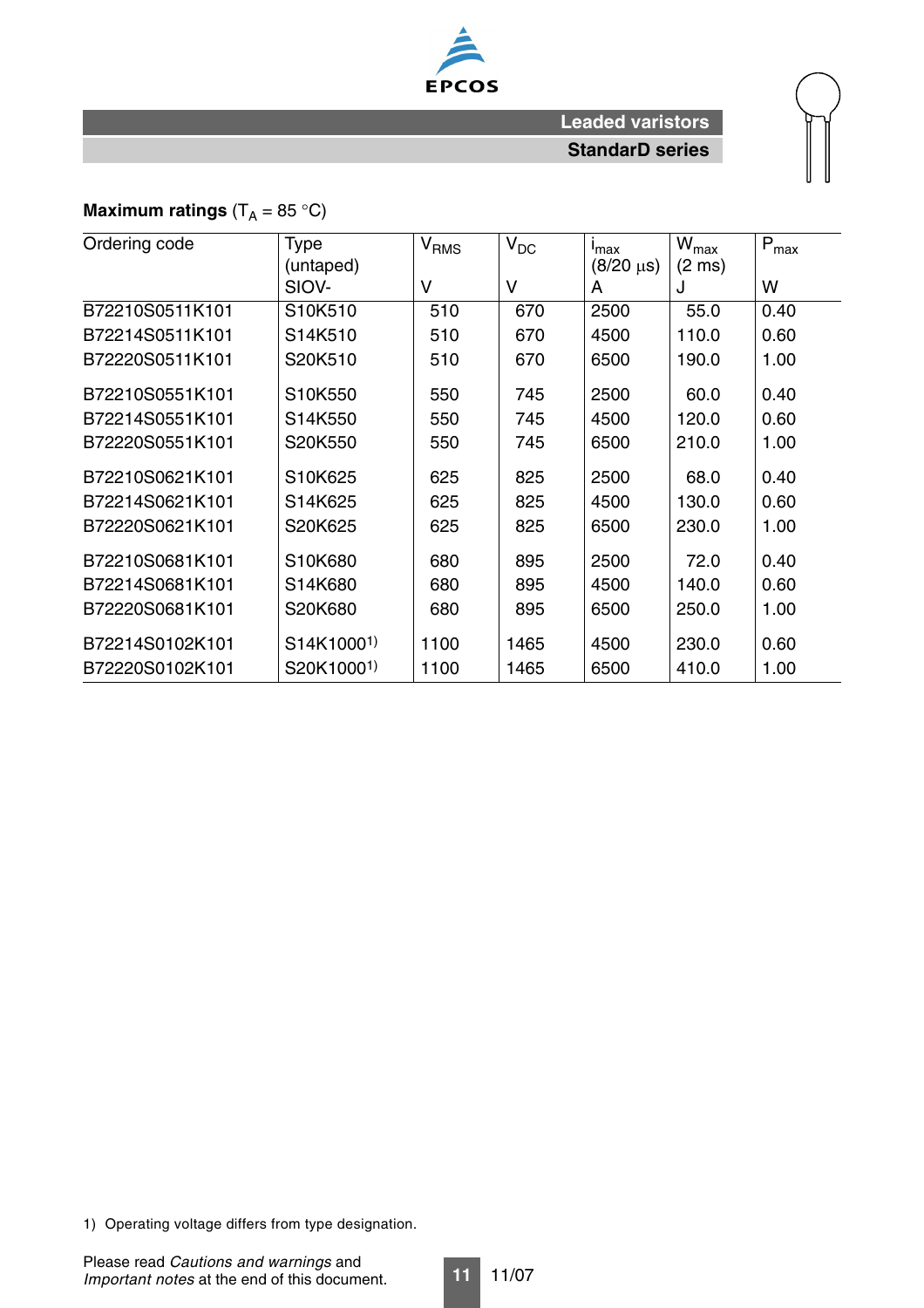



# **Characteristics**  $(T_A = 25 \text{ }^{\circ}\text{C})$

| Ordering code   | $V_{V}$          | $\Delta V_v$     | $V_{C, max}$ | $i_{\rm c}$ | $C_{typ}$ |
|-----------------|------------------|------------------|--------------|-------------|-----------|
|                 | $(1 \text{ mA})$ | $(1 \text{ mA})$ | $(i_c)$      |             | (1 kHz)   |
|                 | V                | $\%$             | v            | A           | рF        |
| B72210S0511K101 | 820              | ±10              | 1355         | 25.0        | 110       |
| B72214S0511K101 | 820              | ±10              | 1355         | 50.0        | 180       |
| B72220S0511K101 | 820              | ±10              | 1355         | 100.0       | 340       |
| B72210S0551K101 | 910              | ±10              | 1500         | 25.0        | 105       |
| B72214S0551K101 | 910              | ±10              | 1500         | 50.0        | 170       |
| B72220S0551K101 | 910              | ±10              | 1500         | 100.0       | 320       |
| B72210S0621K101 | 1000             | ±10              | 1650         | 25.0        | 90        |
| B72214S0621K101 | 1000             | ±10              | 1650         | 50.0        | 150       |
| B72220S0621K101 | 1000             | ±10              | 1650         | 100.0       | 280       |
| B72210S0681K101 | 1100             | ±10              | 1815         | 25.0        | 85        |
| B72214S0681K101 | 1100             | ±10              | 1815         | 50.0        | 140       |
| B72220S0681K101 | 1100             | ±10              | 1815         | 100.0       | 250       |
| B72214S0102K101 | 1800             | ±10              | 2970         | 50.0        | 100       |
| B72220S0102K101 | 1800             | ±10              | 2970         | 100.0       | 170       |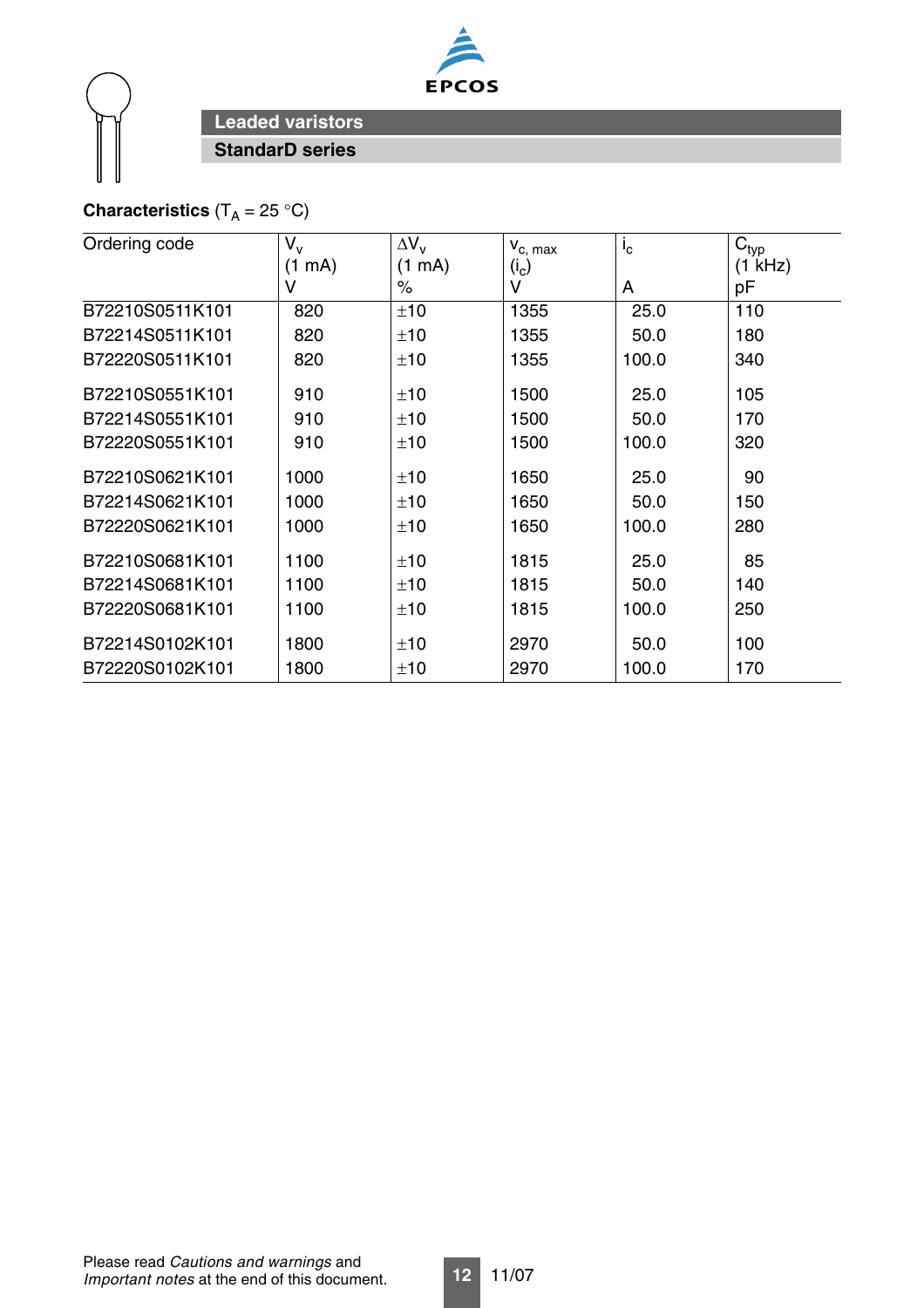

# **Dimensional drawing Weight Communist Communist Communist Communist Communist Communist Communist Communist Communist Communist Communist Communist Communist Communist Communist Communist Communist Communist Communist Comm**



| Nominal diameter   V <sub>RMS</sub> |         | Weight   |
|-------------------------------------|---------|----------|
| mm                                  |         | g        |
| 5                                   | 11460   | 0.3  0.7 |
|                                     | 11  460 | 0.4 1.1  |
| 10                                  | 11  680 | 1.03.0   |
| 14                                  | 111000  | 1.47.6   |
| 20                                  | 111000  | 2.715.7  |

The weight of varistors in between these voltage classes can be interpolated.

1) Seating plane to IEC 60717

VAR0408-C

| Ordering code   | $\overline{e}$ ±1 | $a \pm 1$ | $b_{max}$ | $\mathsf{s}_{\text{max}}$ | $h_{max}$ | $I_{min}$ | $d \pm 0.05$ |
|-----------------|-------------------|-----------|-----------|---------------------------|-----------|-----------|--------------|
|                 | mm                | mm        | mm        | mm                        | mm        | mm        | mm           |
| B72205S0110K101 | 5.0               | 1.2       | 7.0       | 3.3                       | 8.5       | 25.0      | 0.6          |
| B72207S0110K101 | 5.0               | 1.2       | 9.0       | 3.4                       | 11.0      | 25.0      | 0.6          |
| B72210S0110K101 | 7.5               | 1.4       | 12.0      | 4.0                       | 14.5      | 25.0      | 0.8          |
| B72214S0110K101 | 7.5               | 1.4       | 15.5      | 4.0                       | 18.5      | 25.0      | 0.8          |
| B72220S0110K101 | 10.0              | 1.5       | 21.5      | 4.5                       | 25.5      | 25.0      | 1.0          |
| B72205S0140K101 | 5.0               | 1.3       | 7.0       | 3.4                       | 8.5       | 25.0      | 0.6          |
| B72207S0140K101 | 5.0               | 1.3       | 9.0       | 3.5                       | 11.0      | 25.0      | 0.6          |
| B72210S0140K101 | 7.5               | 1.5       | 12.0      | 4.2                       | 14.5      | 25.0      | 0.8          |
| B72214S0140K101 | 7.5               | 1.5       | 15.5      | 4.2                       | 18.5      | 25.0      | 0.8          |
| B72220S0140K101 | 10.0              | 1.6       | 21.5      | 4.6                       | 25.5      | 25.0      | 1.0          |
| B72205S0170K101 | 5.0               | 1.4       | 7.0       | 3.5                       | 8.5       | 25.0      | 0.6          |
| B72207S0170K101 | 5.0               | 1.4       | 9.0       | 3.6                       | 11.0      | 25.0      | 0.6          |
| B72210S0170K101 | 7.5               | 1.6       | 12.0      | 4.4                       | 14.5      | 25.0      | 0.8          |
| B72214S0170K101 | 7.5               | 1.7       | 15.5      | 4.4                       | 18.5      | 25.0      | 0.8          |
| B72220S0170K101 | 10.0              | 1.8       | 21.5      | 4.8                       | 25.5      | 25.0      | 1.0          |
| B72205S0200K101 | 5.0               | 1.2       | 7.0       | 3.5                       | 8.5       | 25.0      | 0.6          |
| B72207S0200K101 | 5.0               | 1.2       | 9.0       | 3.6                       | 11.0      | 25.0      | 0.6          |
| B72210S0200K101 | 7.5               | 1.8       | 12.0      | 4.5                       | 14.5      | 25.0      | 0.8          |
| B72214S0200K101 | 7.5               | 1.9       | 15.5      | 4.6                       | 18.5      | 25.0      | 0.8          |
| B72220S0200K101 | 10.0              | 2.1       | 21.5      | 5.1                       | 25.5      | 25.0      | 1.0          |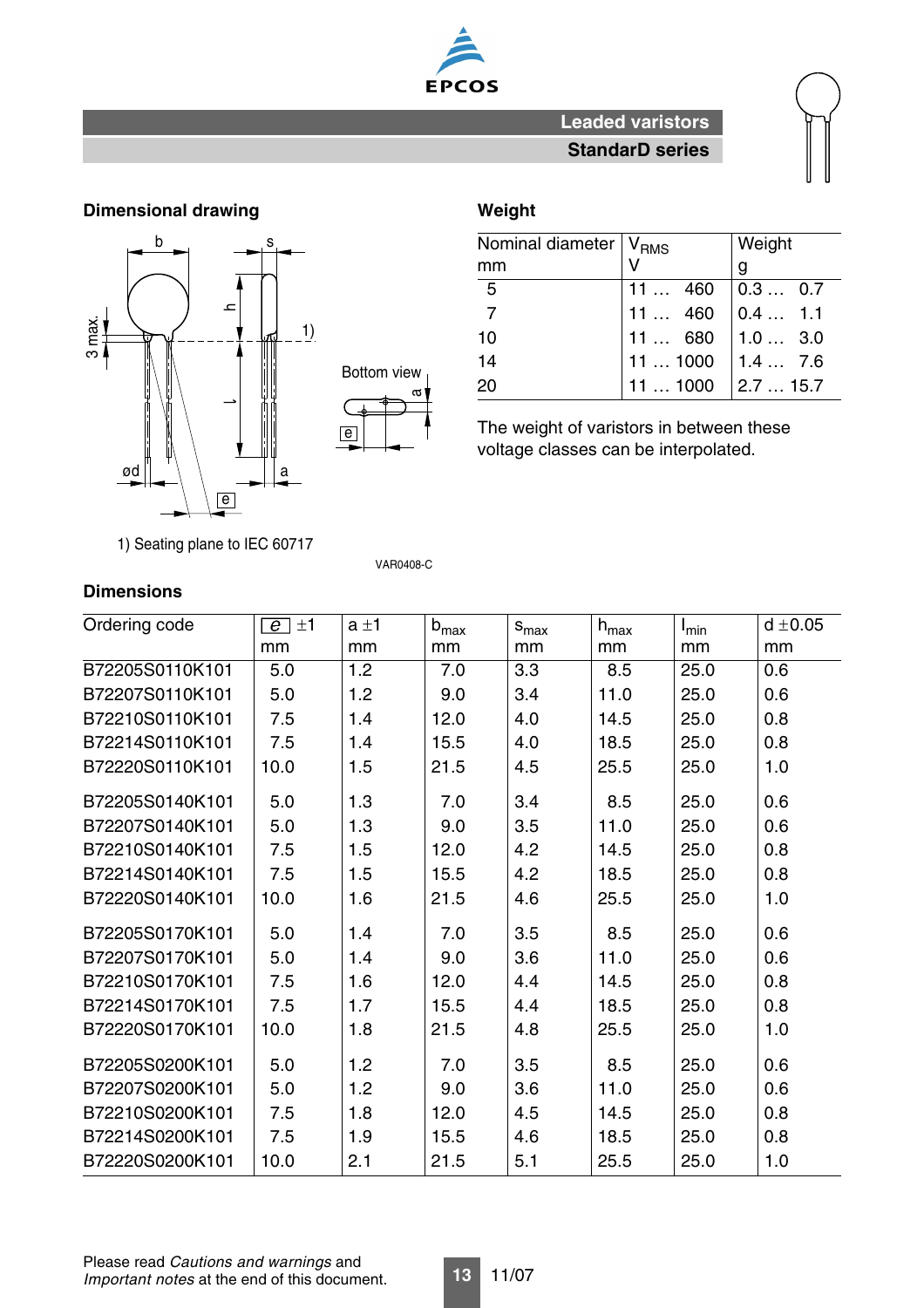



| Ordering code   | $\overline{e}$ ±1 | $a \pm 1$ | $b_{max}$ | $s_{max}$ | $\mathsf{h}_{\text{max}}$ | $I_{min}$ | $d \pm 0.05$ |
|-----------------|-------------------|-----------|-----------|-----------|---------------------------|-----------|--------------|
|                 | mm                | mm        | mm        | mm        | mm                        | mm        | mm           |
| B72205S0250K101 | 5.0               | 1.3       | 7.0       | 3.6       | 8.5                       | 25.0      | 0.6          |
| B72207S0250K101 | 5.0               | 1.3       | 9.0       | 3.7       | 11.0                      | 25.0      | 0.6          |
| B72210S0250K101 | 7.5               | 1.6       | 12.0      | 4.2       | 14.5                      | 25.0      | 0.8          |
| B72214S0250K101 | 7.5               | 1.7       | 15.5      | 4.2       | 18.5                      | 25.0      | 0.8          |
| B72220S0250K101 | 10.0              | 1.8       | 21.5      | 4.7       | 25.5                      | 25.0      | 1.0          |
| B72205S0300K101 | 5.0               | 1.5       | 7.0       | 3.6       | 8.5                       | 25.0      | 0.6          |
| B72207S0300K101 | 5.0               | 1.5       | 9.0       | 3.7       | 11.0                      | 25.0      | 0.6          |
| B72210S0300K101 | 7.5               | 1.7       | 12.0      | 4.4       | 14.5                      | 25.0      | 0.8          |
| B72214S0300K101 | 7.5               | 1.8       | 15.5      | 4.4       | 18.5                      | 25.0      | 0.8          |
| B72220S0300K101 | 10.0              | 2.0       | 21.5      | 4.9       | 25.5                      | 25.0      | 1.0          |
| B72205S0350K101 | 5.0               | 1.6       | 7.0       | 3.7       | 8.5                       | 25.0      | 0.6          |
| B72207S0350K101 | 5.0               | 1.6       | 9.0       | 3.9       | 11.0                      | 25.0      | 0.6          |
| B72210S0350K101 | 7.5               | 1.8       | 12.0      | 4.4       | 14.5                      | 25.0      | 0.8          |
| B72214S0350K101 | 7.5               | 2.0       | 15.5      | 4.5       | 18.5                      | 25.0      | 0.8          |
| B72220S0350K101 | 10.0              | 2.2       | 21.5      | 5.1       | 25.5                      | 25.0      | 1.0          |
| B72205S0400K101 | 5.0               | 1.8       | 7.0       | 3.9       | 8.5                       | 25.0      | 0.6          |
| B72207S0400K101 | 5.0               | 1.8       | 9.0       | 4.1       | 11.0                      | 25.0      | 0.6          |
| B72210S0400K101 | 7.5               | 2.1       | 12.0      | 4.8       | 14.5                      | 25.0      | 0.8          |
| B72214S0400K101 | 7.5               | 2.2       | 15.5      | 4.9       | 18.5                      | 25.0      | 0.8          |
| B72220S0400K101 | 10.0              | 2.4       | 21.5      | 5.4       | 25.5                      | 25.0      | 1.0          |
| B72205S0500K101 | 5.0               | 1.2       | 7.0       | 3.3       | 8.5                       | 25.0      | 0.6          |
| B72207S0500K101 | 5.0               | 1.2       | 9.0       | 3.3       | 11.0                      | 25.0      | 0.6          |
| B72210S0500K101 | 7.5               | 1.4       | 12.0      | 3.9       | 14.5                      | 25.0      | 0.8          |
| B72214S0500K101 | 7.5               | 1.4       | 15.5      | 3.9       | 18.5                      | 25.0      | 0.8          |
| B72220S0500K101 | 10.0              | 1.5       | 21.5      | 4.3       | 25.5                      | 25.0      | 1.0          |
| B72205S0600K101 | 5.0               | 1.2       | 7.0       | 3.3       | 8.5                       | 25.0      | 0.6          |
| B72207S0600K101 | 5.0               | 1.2       | 9.0       | 3.3       | 11.0                      | 25.0      | 0.6          |
| B72210S0600K101 | 7.5               | 1.4       | 12.0      | 4.0       | 14.5                      | 25.0      | 0.8          |
| B72214S0600K101 | 7.5               | 1.5       | 15.5      | 4.0       | 18.5                      | 25.0      | 0.8          |
| B72220S0600K101 | 10.0              | 1.6       | 21.5      | 4.4       | 25.5                      | 25.0      | 1.0          |
| B72205S0750K101 | 5.0               | 1.3       | 7.0       | 3.4       | 8.5                       | 25.0      | 0.6          |
| B72207S0750K101 | 5.0               | 1.3       | 9.0       | 3.6       | 11.0                      | 25.0      | 0.6          |
| B72210S0750K101 | 7.5               | 1.5       | 12.0      | 4.2       | 14.5                      | 25.0      | 0.8          |
| B72214S0750K101 | 7.5               | 1.5       | 15.5      | 4.2       | 18.5                      | 25.0      | 0.8          |
| B72220S0750K101 | 10.0              | 1.6       | 21.5      | 4.6       | 25.5                      | 25.0      | 1.0          |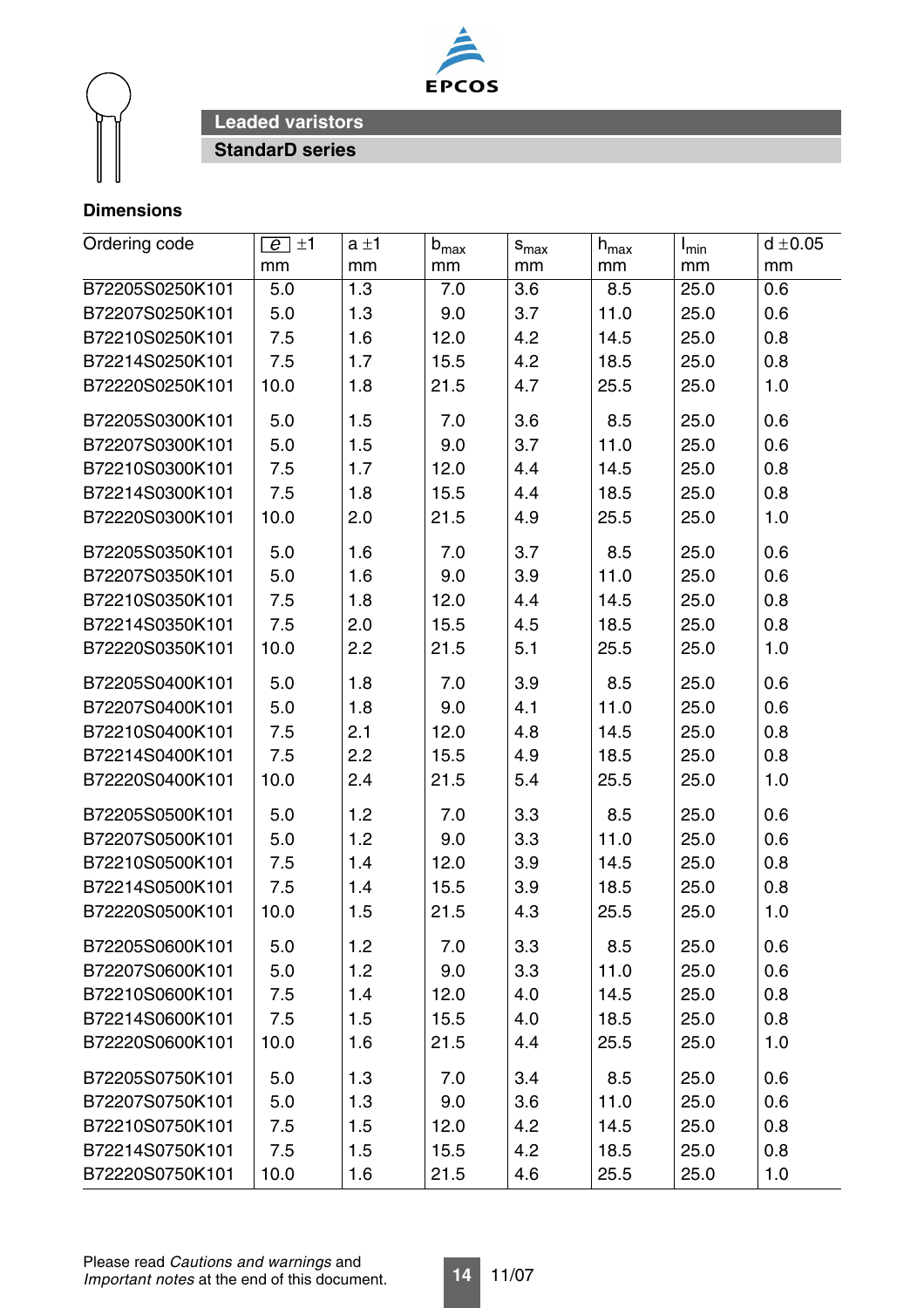

| Ordering code   | $\boxed{e}$ ±1 | $a \pm 1$ | $b_{max}$ | $S_{\text{max}}$ | $h_{\text{max}}$ | $I_{min}$ | $d \pm 0.05$ |
|-----------------|----------------|-----------|-----------|------------------|------------------|-----------|--------------|
|                 | mm             | mm        | mm        | mm               | mm               | mm        | mm           |
| B72205S0950K101 | 5.0            | 1.3       | 7.0       | 3.4              | 8.5              | 25.0      | 0.6          |
| B72207S0950K101 | 5.0            | 1.3       | 9.0       | 3.4              | 11.0             | 25.0      | 0.6          |
| B72210S0950K101 | 7.5            | 1.5       | 12.0      | 4.0              | 14.5             | 25.0      | 0.8          |
| B72214S0950K101 | 7.5            | 1.5       | 15.5      | 4.0              | 18.5             | 25.0      | 0.8          |
| B72220S0950K101 | 10.0           | 1.6       | 21.5      | 4.5              | 25.5             | 25.0      | 1.0          |
| B72205S0111K101 | 5.0            | 1.5       | 7.0       | 3.6              | 8.5              | 25.0      | 0.6          |
| B72207S0111K101 | 5.0            | 1.5       | 9.0       | 3.6              | 11.0             | 25.0      | 0.6          |
| B72210S0111K101 | 7.5            | 1.6       | 12.0      | 4.2              | 14.5             | 25.0      | 0.8          |
| B72214S0111K101 | 7.5            | 1.7       | 15.5      | 4.2              | 18.5             | 25.0      | 0.8          |
| B72220S0111K101 | 10.0           | 1.8       | 21.5      | 4.6              | 25.5             | 25.0      | 1.0          |
| B72205S0131K101 | 5.0            | 1.6       | 7.0       | 3.6              | 8.5              | 25.0      | 0.6          |
| B72207S0131K101 | 5.0            | 1.6       | 9.0       | 3.6              | 11.0             | 25.0      | 0.6          |
| B72210S0131K101 | 7.5            | 1.8       | 12.0      | 4.2              | 14.5             | 25.0      | 0.8          |
| B72214S0131K101 | 7.5            | 1.9       | 15.5      | 4.2              | 18.5             | 25.0      | 0.8          |
| B72220S0131K101 | 10.0           | 2.0       | 21.5      | 4.7              | 25.5             | 25.0      | 1.0          |
| B72205S0141K101 | 5.0            | 1.7       | 7.0       | 3.7              | 8.5              | 25.0      | 0.6          |
| B72207S0141K101 | 5.0            | 1.7       | 9.0       | 3.7              | 11.0             | 25.0      | 0.6          |
| B72210S0141K101 | 7.5            | 1.9       | 12.0      | 4.3              | 14.5             | 25.0      | 0.8          |
| B72214S0141K101 | 7.5            | 2.0       | 15.5      | 4.3              | 18.5             | 25.0      | 0.8          |
| B72220S0141K101 | 10.0           | 2.1       | 21.5      | 4.8              | 25.5             | 25.0      | 1.0          |
| B72205S0151K101 | 5.0            | 1.8       | 7.0       | 3.8              | 8.5              | 25.0      | 0.6          |
| B72207S0151K101 | 5.0            | 1.8       | 9.0       | 3.8              | 11.0             | 25.0      | 0.6          |
| B72210S0151K101 | 7.5            | 2.0       | 12.0      | 4.4              | 14.5             | 25.0      | 0.8          |
| B72214S0151K101 | 7.5            | 2.1       | 15.5      | 4.4              | 18.5             | 25.0      | 0.8          |
| B72220S0151K101 | 10.0           | 2.2       | 21.5      | 4.9              | 25.5             | 25.0      | 1.0          |
| B72205S0171K101 | 5.0            | 2.0       | 7.0       | 3.9              | 8.5              | 25.0      | 0.6          |
| B72207S0171K101 | 5.0            | 2.0       | 9.0       | 4.0              | 11.0             | 25.0      | 0.6          |
| B72210S0171K101 | 7.5            | 2.2       | 12.0      | 4.6              | 14.5             | 25.0      | 0.8          |
| B72214S0171K101 | 7.5            | 2.2       | 15.5      | 4.6              | 18.5             | 25.0      | 0.8          |
| B72220S0171K101 | 10.0           | 2.3       | 21.5      | 5.0              | 25.5             | 25.0      | 1.0          |
| B72205S0231K101 | 5.0            | 1.8       | 7.0       | 4.0              | 8.5              | 25.0      | 0.6          |
| B72207S0231K101 | 5.0            | 1.8       | 9.0       | 4.0              | 11.0             | 25.0      | 0.6          |
| B72210S0231K101 | 7.5            | 2.0       | 12.0      | 4.7              | 14.5             | 25.0      | 0.8          |
| B72214S0231K101 | 7.5            | 2.0       | 15.5      | 4.7              | 18.5             | 25.0      | 0.8          |
| B72220S0231K101 | 10.0           | 2.1       | 21.5      | 5.1              | 25.5             | 25.0      | 1.0          |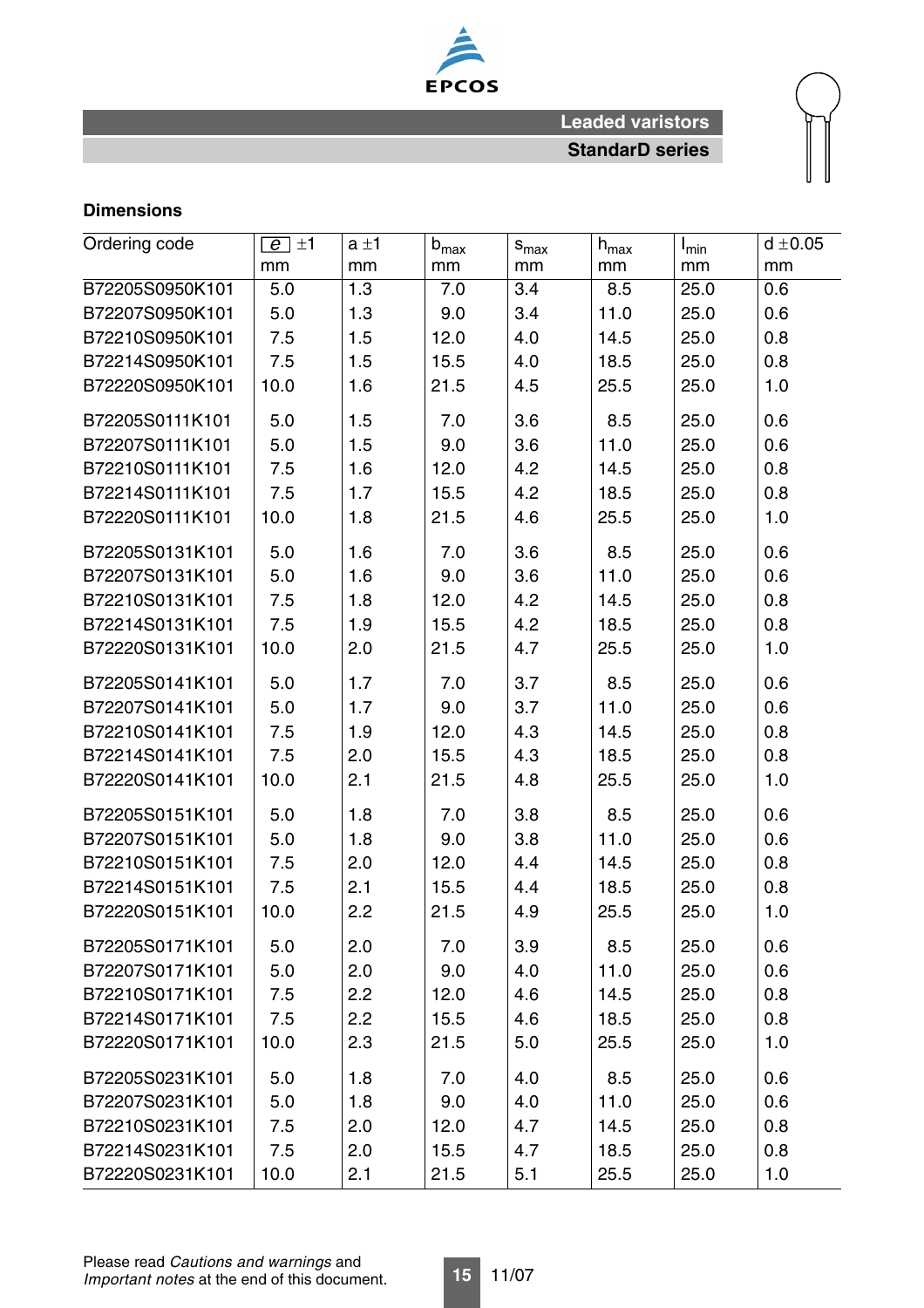



| Ordering code   | $\boxed{e}$ ±1 | $a \pm 1$ | $b_{\text{max}}$ | $s_{max}$ | $h_{\sf max}$ | $I_{\text{min}}$ | $d \pm 0.05$ |
|-----------------|----------------|-----------|------------------|-----------|---------------|------------------|--------------|
|                 | mm             | mm        | mm               | mm        | mm            | mm               | mm           |
| B72205S0251K101 | 5.0            | 1.8       | 7.0              | 4.2       | 8.5           | 25.0             | 0.6          |
| B72207S0251K101 | 5.0            | 1.8       | 9.0              | 4.2       | 11.0          | 25.0             | 0.6          |
| B72210S0251K101 | 7.5            | 2.0       | 12.0             | 4.8       | 14.5          | 25.0             | 0.8          |
| B72214S0251K101 | 7.5            | 2.0       | 15.5             | 4.8       | 18.5          | 25.0             | 0.8          |
| B72220S0251K101 | 10.0           | 2.2       | 21.5             | 5.3       | 25.5          | 25.0             | 1.0          |
| B72205S0271K101 | 5.0            | 2.0       | 7.0              | 4.3       | 8.5           | 25.0             | 0.6          |
| B72207S0271K101 | 5.0            | 2.0       | 9.0              | 4.4       | 11.0          | 25.0             | 0.6          |
| B72210S0271K101 | 7.5            | 2.2       | 12.0             | 5.0       | 14.5          | 25.0             | 0.8          |
| B72214S0271K101 | 7.5            | 2.2       | 15.5             | 5.0       | 18.5          | 25.0             | 0.8          |
| B72220S0271K101 | 10.0           | 2.3       | 21.5             | 5.4       | 25.5          | 25.0             | 1.0          |
| B72205S0301K101 | 5.0            | 2.1       | 7.0              | 4.5       | 8.5           | 25.0             | 0.6          |
| B72207S0301K101 | 5.0            | 2.1       | 9.0              | 4.5       | 11.0          | 25.0             | 0.6          |
| B72210S0301K101 | 7.5            | 2.3       | 12.0             | 5.1       | 14.5          | 25.0             | 0.8          |
| B72214S0301K101 | 7.5            | 2.3       | 15.5             | 5.2       | 18.5          | 25.0             | 0.8          |
| B72220S0301K101 | 10.0           | 2.4       | 21.5             | 5.6       | 25.5          | 25.0             | 1.0          |
| B72210S0321K101 | 7.5            | 2.4       | 12.0             | 5.4       | 15.0          | 25.0             | 0.8          |
| B72214S0321K101 | 7.5            | 2.4       | 15.5             | 5.4       | 19.0          | 25.0             | 0.8          |
| B72220S0321K101 | 10.0           | 2.6       | 21.5             | 5.8       | 25.5          | 25.0             | 1.0          |
| B72205S0381K101 | 5.0            | 2.5       | 7.0              | 5.1       | 9.0           | 25.0             | 0.6          |
| B72207S0381K101 | 5.0            | 2.5       | 9.0              | 5.2       | 11.5          | 25.0             | 0.6          |
| B72210S0381K101 | 7.5            | 2.7       | 12.0             | 5.8       | 15.0          | 25.0             | 0.8          |
| B72214S0381K101 | 7.5            | 2.7       | 15.5             | 5.9       | 19.0          | 25.0             | 0.8          |
| B72220S0381K101 | 10.0           | 2.8       | 21.5             | 6.3       | 26.0          | 25.0             | 1.0          |
| B72205S0421K101 | 5.0            | 2.8       | 7.0              | 5.4       | 9.0           | 25.0             | 0.6          |
| B72207S0421K101 | 5.0            | 2.8       | 9.0              | 5.4       | 11.5          | 25.0             | 0.6          |
| B72210S0421K101 | 7.5            | 2.9       | 12.0             | 6.1       | 15.0          | 25.0             | 0.8          |
| B72214S0421K101 | 7.5            | 2.9       | 15.5             | 6.1       | 19.0          | 25.0             | 0.8          |
| B72220S0421K101 | 10.0           | 3.1       | 21.5             | 6.5       | 26.0          | 25.0             | 1.0          |
| B72205S0441K101 | 5.0            | 2.8       | 7.0              | 5.5       | 9.0           | 25.0             | 0.6          |
| B72207S0441K101 | 5.0            | 2.8       | 9.0              | 5.5       | 11.5          | 25.0             | 0.6          |
| B72210S0441K101 | 7.5            | 3.0       | 12.0             | 6.2       | 15.0          | 25.0             | 0.8          |
| B72214S0441K101 | 7.5            | 3.0       | 15.5             | 6.3       | 19.0          | 25.0             | 0.8          |
| B72220S0441K101 | 10.0           | 3.1       | 21.5             | 6.7       | 26.0          | 25.0             | 1.0          |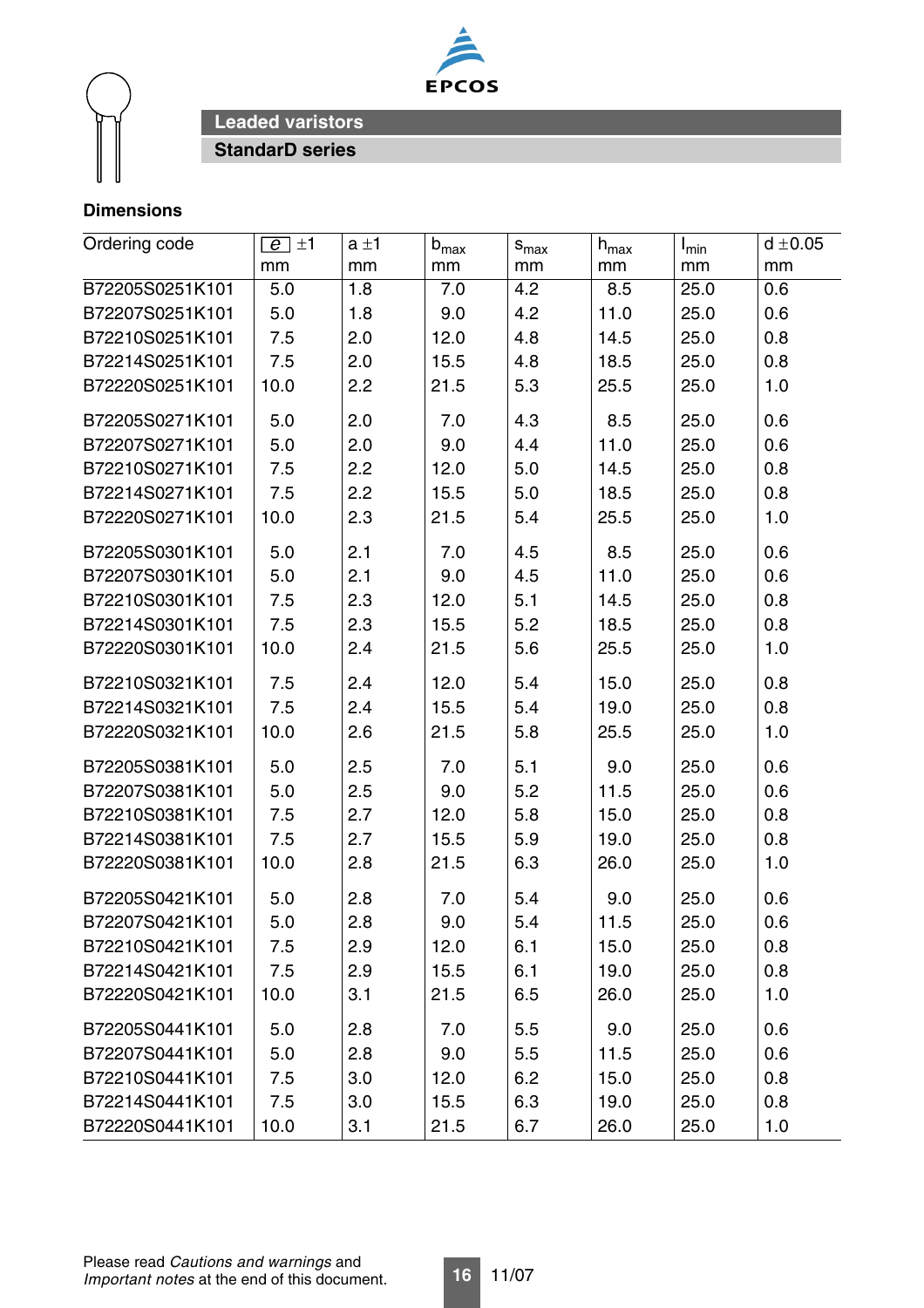

| Ordering code   | $\overline{e}$ ±1 | $a \pm 1$ | $b_{max}$ | $S_{\text{max}}$ | $h_{max}$ | $I_{min}$ | $d \pm 0.05$ |
|-----------------|-------------------|-----------|-----------|------------------|-----------|-----------|--------------|
|                 | mm                | mm        | mm        | mm               | mm        | mm        | mm           |
| B72205S0461K101 | 5.0               | 3.0       | 7.0       | 5.7              | 9.0       | 25.0      | 0.6          |
| B72207S0461K101 | 5.0               | 3.0       | 9.0       | 5.7              | 11.5      | 25.0      | 0.6          |
| B72210S0461K101 | 7.5               | 3.1       | 12.0      | 6.3              | 15.0      | 25.0      | 0.8          |
| B72214S0461K101 | 7.5               | 3.1       | 15.5      | 6.4              | 19.0      | 25.0      | 0.8          |
| B72220S0461K101 | 10.0              | 3.3       | 21.5      | 6.8              | 26.0      | 25.0      | 1.0          |
| B72210S0511K101 | 7.5               | 3.4       | 12.0      | 6.7              | 15.0      | 25.0      | 0.8          |
| B72214S0511K101 | 7.5               | 3.4       | 15.5      | 6.8              | 19.0      | 25.0      | 0.8          |
| B72220S0511K101 | 10.0              | 3.5       | 21.5      | 7.1              | 26.0      | 25.0      | 1.0          |
| B72210S0551K101 | 7.5               | 3.7       | 12.0      | 7.1              | 15.0      | 25.0      | 0.8          |
| B72214S0551K101 | 7.5               | 3.7       | 15.5      | 7.2              | 19.0      | 25.0      | 0.8          |
| B72220S0551K101 | 10.0              | 3.9       | 21.5      | 7.5              | 26.0      | 25.0      | 1.0          |
| B72210S0621K101 | 7.5               | 4.0       | 12.0      | 7.5              | 15.0      | 25.0      | 0.8          |
| B72214S0621K101 | 7.5               | 4.0       | 15.5      | 7.5              | 19.0      | 25.0      | 0.8          |
| B72220S0621K101 | 10.0              | 4.2       | 21.5      | 7.9              | 26.0      | 25.0      | 1.0          |
| B72210S0681K101 | 7.5               | 4.4       | 12.0      | 7.9              | 15.0      | 25.0      | 0.8          |
| B72214S0681K101 | 7.5               | 4.4       | 15.5      | 8.0              | 19.0      | 25.0      | 0.8          |
| B72220S0681K101 | 10.0              | 4.5       | 21.5      | 8.4              | 26.0      | 25.0      | 1.0          |
| B72214S0102K101 | 7.5               | 6.7       | 15.5      | 11.0             | 20.5      | 25.0      | 0.8          |
| B72220S0102K101 | 10.0              | 6.9       | 21.5      | 11.4             | 28.5      | 25.0      | 1.0          |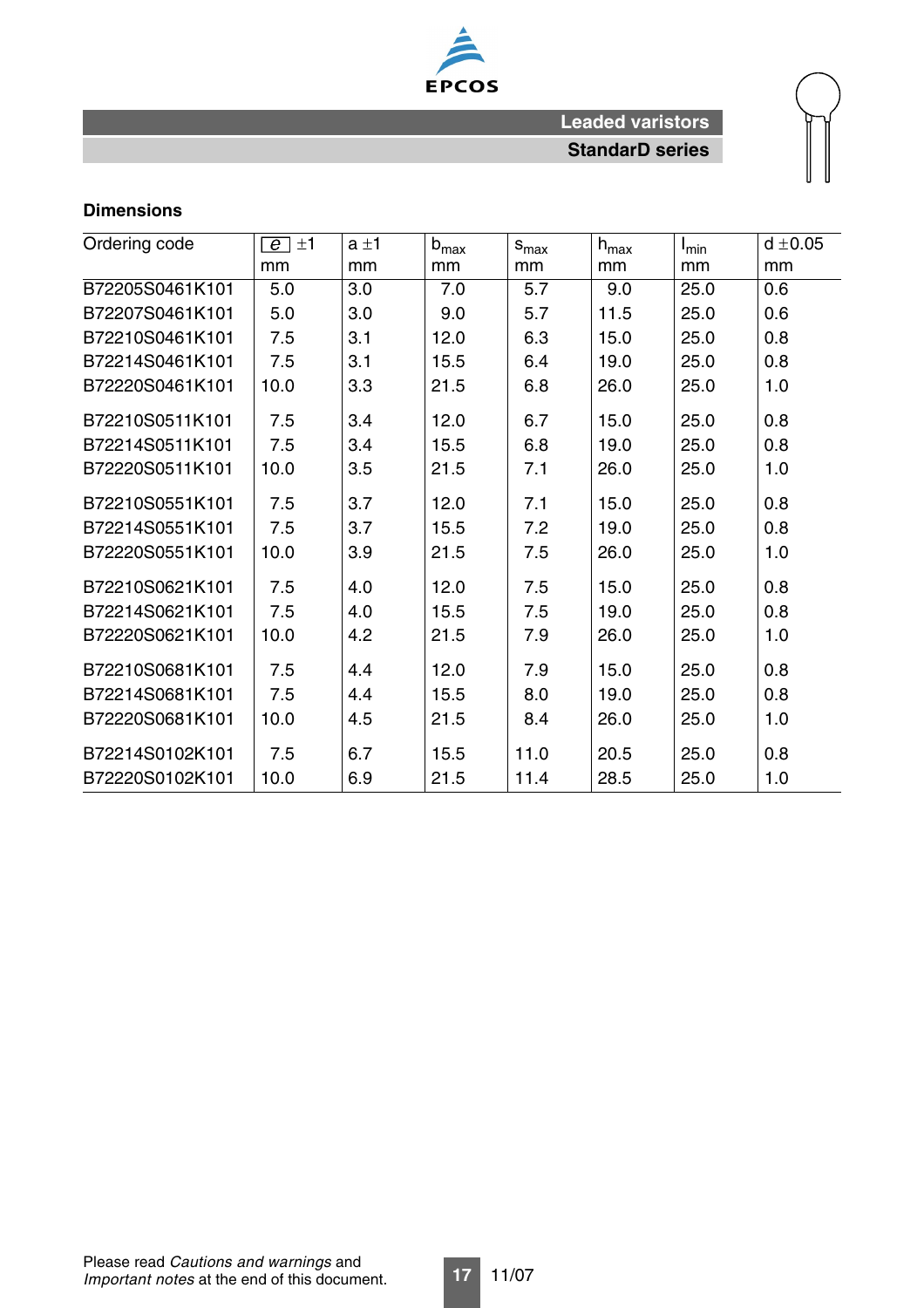



# **Reliability data**

| <b>Test</b>                     | Test methods/conditions                                                                                                                                                                                                                                                                                                           | Requirement                                                      |
|---------------------------------|-----------------------------------------------------------------------------------------------------------------------------------------------------------------------------------------------------------------------------------------------------------------------------------------------------------------------------------|------------------------------------------------------------------|
| Varistor voltage                | The voltage between two terminals with<br>the specified measuring current applied<br>is called $V_v$ (1 mA <sub>DC</sub> @ 0.2  2 s).                                                                                                                                                                                             | To meet the specified value.                                     |
| Clamping voltage                | The maximum voltage between two<br>terminals with the specified standard<br>impulse current $(8/20 \mu s)$ applied.                                                                                                                                                                                                               | To meet the specified value.                                     |
| Max. AC operating voltage       | CECC 42 000, test 4.20<br>1000 h at UCT                                                                                                                                                                                                                                                                                           | $\Delta$ V/V (1 mA) $\vert \leq 10\%$                            |
|                                 | After having continuously applied<br>the maximum allowable voltage at UCT<br>$\pm 2$ °C for 1000 h, the specimen shall be<br>stored at room temperature and normal<br>humidity for 1 to 2 h.<br>Thereafter, the change of $V_v$ shall be<br>measured.                                                                             |                                                                  |
| Surge current derating,         | CECC 42 000, test C 2.1                                                                                                                                                                                                                                                                                                           | $ \Delta$ V/V (1 mA) $ \leq$ 10%                                 |
| $8/20 \mu s$                    | 100 surge currents $(8/20 \mu s)$ , unipolar,<br>interval 30 s, amplitude corresponding<br>to derating curve for 100 impulses at                                                                                                                                                                                                  | (measured in direction<br>of surge current)<br>No visible damage |
|                                 | $20 \mu s$<br>CECC 42 000, test C 2.1                                                                                                                                                                                                                                                                                             | $ \Delta$ V/V (1 mA) $ \leq$ 10%                                 |
| Surge current derating,<br>2 ms | 100 surge currents (2 ms), unipolar,<br>interval 120 s, amplitude corresponding<br>to derating curve for 100 impulses at<br>2 ms                                                                                                                                                                                                  | (measured in direction<br>of surge current)<br>No visible damage |
| Electric strength               | CECC 42 000, test 4.7                                                                                                                                                                                                                                                                                                             | No breakdown                                                     |
|                                 | Metal balls method, 2500 V <sub>RMS</sub> , 60 s                                                                                                                                                                                                                                                                                  |                                                                  |
|                                 | The varistor is placed in a container<br>holding $1.6 \pm 0.2$ mm diameter metal<br>balls such that only the terminations of<br>the varistor are protruding.<br>The specified voltage shall be applied<br>between both terminals of the speci-<br>men connected together and the elec-<br>trode inserted between the metal balls. |                                                                  |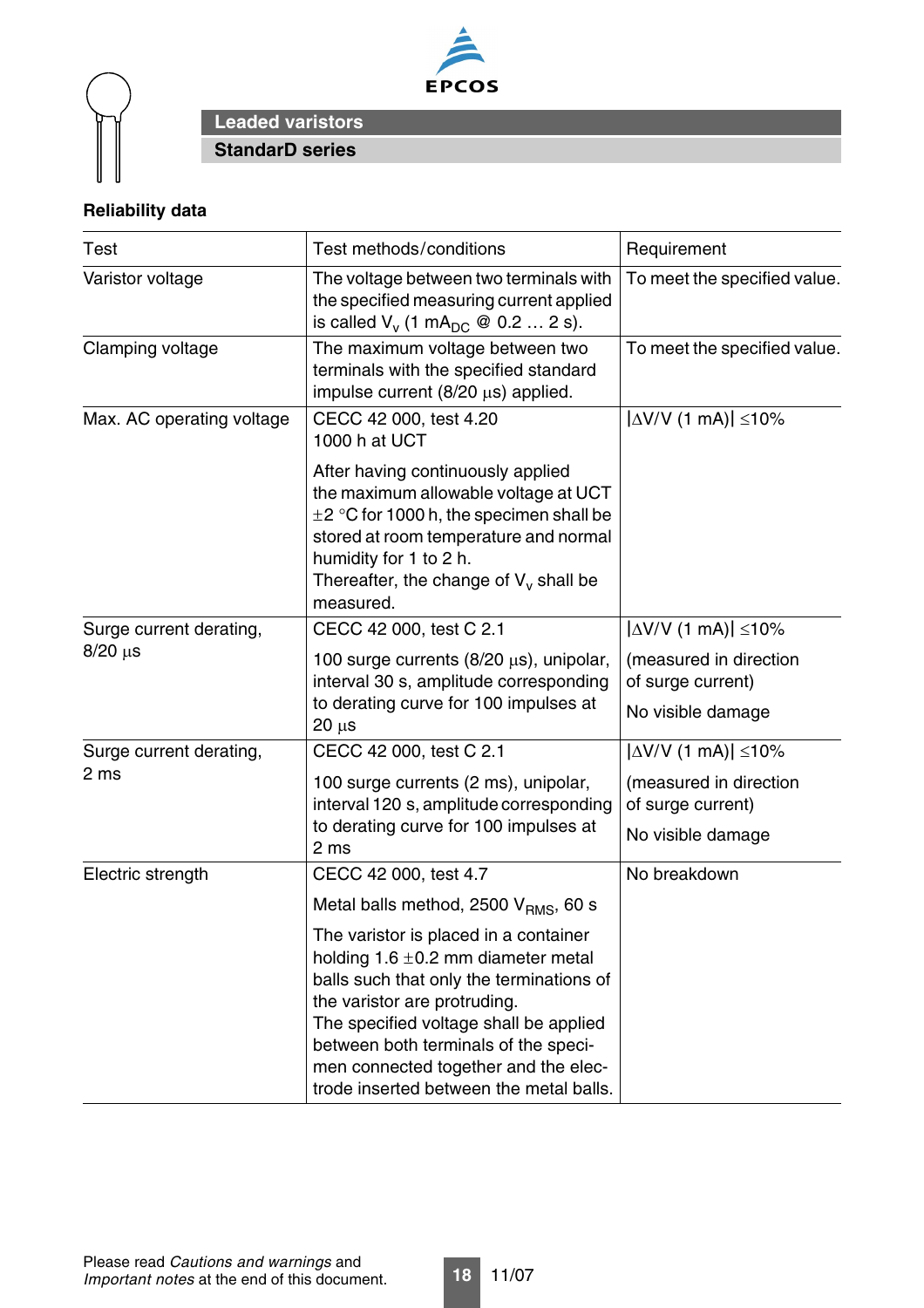

# **Reliability data**

| <b>Test</b>              | Test methods/conditions                                                                                                                                                                                                                                                                                                                                                                                                                                                                                        | Requirement                                                                                                                                                                                                                                                                                                                                                                                                                                                                |
|--------------------------|----------------------------------------------------------------------------------------------------------------------------------------------------------------------------------------------------------------------------------------------------------------------------------------------------------------------------------------------------------------------------------------------------------------------------------------------------------------------------------------------------------------|----------------------------------------------------------------------------------------------------------------------------------------------------------------------------------------------------------------------------------------------------------------------------------------------------------------------------------------------------------------------------------------------------------------------------------------------------------------------------|
| Climatic sequence        | CECC 42 000, test 4.16                                                                                                                                                                                                                                                                                                                                                                                                                                                                                         | $ \Delta$ V/V (1 mA) $ \leq$ 10%                                                                                                                                                                                                                                                                                                                                                                                                                                           |
|                          | The specimen shall be subjected to:<br>a) dry heat at UCT, 16 h<br>b) damp heat, 1st cycle:<br>55 °C, 93% r. H., 24 h<br>c) cold, LCT, 2 h<br>d) damp heat, additional 5 cycles:<br>55 °C/25 °C, 93% r. H., 24 h/cycle.<br>Then the specimen shall be stored at<br>room temperature and normal humidity<br>for $1$ to $2$ h.<br>Thereafter, the change of $V_v$ shall be<br>measured. Thereafter, insulation resis-<br>tance $R_{ins}$ shall be measured according<br>to CECC 42 000, test 4.8 at $V = 500$ V. | $R_{ins} \ge 1$ M $\Omega$                                                                                                                                                                                                                                                                                                                                                                                                                                                 |
| Fast temperature cycling | IEC 60068-2-14, test Na, LCT/UCT,<br>dwell time 30 min, 5 cycles                                                                                                                                                                                                                                                                                                                                                                                                                                               | $ \Delta V/V$ (1 mA) $ \leq 5\%$<br>No visible damage                                                                                                                                                                                                                                                                                                                                                                                                                      |
| Damp heat, steady state  | The specimen shall be subjected to<br>40 $\pm$ 2 °C, 90 to 95% r. H. for 56 days<br>without load / with 10% of the maximum<br>continuous DC operating voltage $V_{DC}$ .<br>Then stored at room temperature and<br>normal humidity for 1 to 2 h.<br>Thereafter, the change of $V_v$ shall be<br>measured. Thereafter, insulation resis-<br>tance $R_{ins}$ shall be measured according<br>to CECC 42 000, test 4.8 at $V = 500$ V.                                                                             | $ \Delta V/V$ (1 mA) $ \leq 10\%$<br>$R_{ins} \ge 1$ M $\Omega$                                                                                                                                                                                                                                                                                                                                                                                                            |
| Solderability            | IEC 60068-2-20, test Ta,<br>method 1 with modified conditions for<br>lead-free solder alloys: 245 °C, 3 s:<br>After dipping the terminals to a depth<br>of approximately 3 mm from the body<br>in a soldering bath of 245 $\degree$ C for 3 s, the<br>terminals shall be visually examined.                                                                                                                                                                                                                    | The inspection shall be<br>carried out under adequate<br>light with normal eyesight or<br>with the assistance of a<br>magnifier capable of giving<br>a magnification of 4 to<br>10 times. The dipped sur-<br>face shall be covered with<br>a smooth and bright solder<br>coating with no more than<br>small amounts of scattered<br>imperfections such as<br>pinholes or un-wetted or<br>de-wetted areas. These<br>imperfections shall not be<br>concentrated in one area. |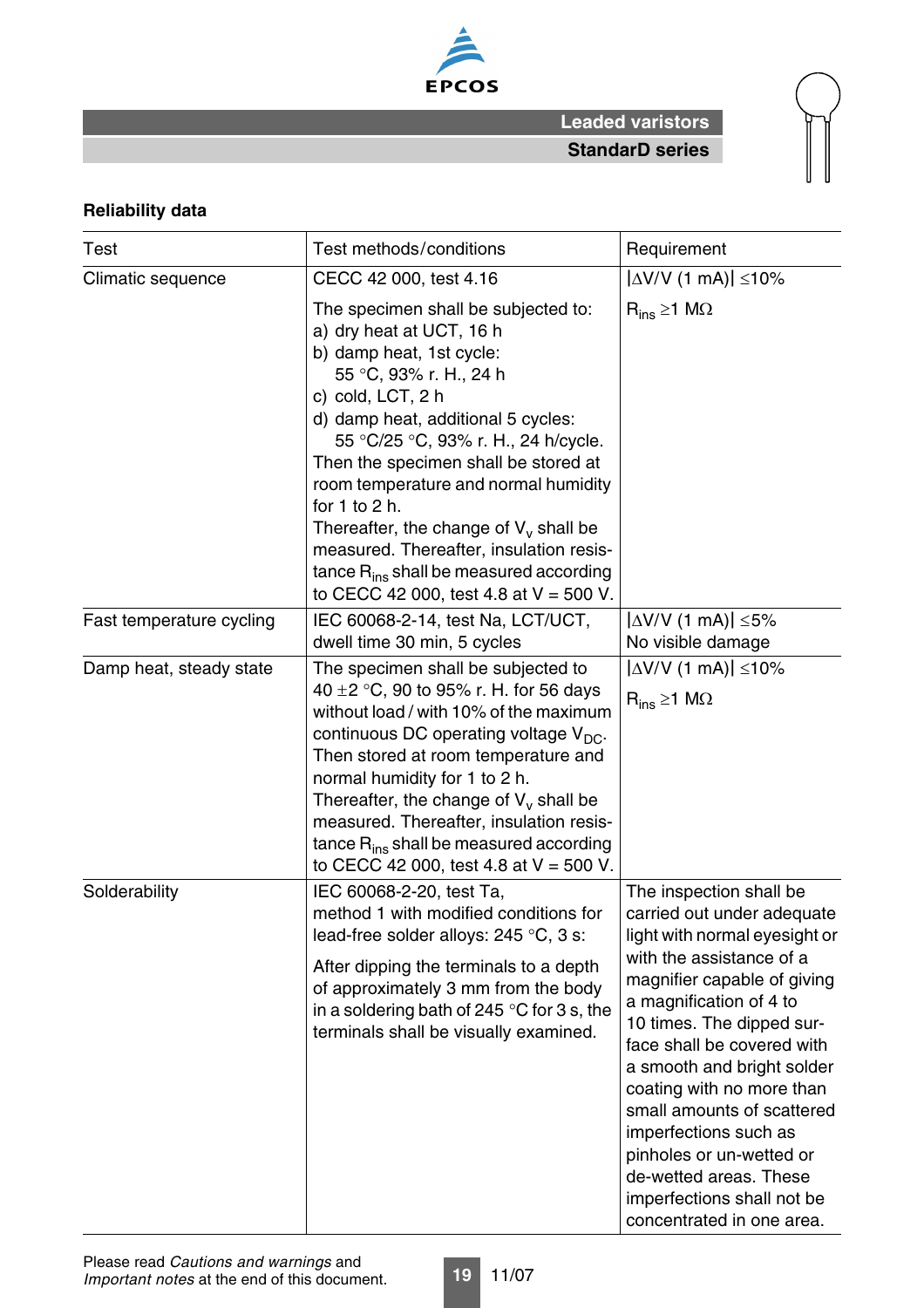



# **Reliability data**

| <b>Test</b>                  | Test methods/conditions                                                                                                                                                                                                                                                                                                                                        | Requirement                                           |  |  |
|------------------------------|----------------------------------------------------------------------------------------------------------------------------------------------------------------------------------------------------------------------------------------------------------------------------------------------------------------------------------------------------------------|-------------------------------------------------------|--|--|
| Resistance to soldering heat | IEC 60068-2-20, test Tb, method 1A,<br>260 °C, 10 s:                                                                                                                                                                                                                                                                                                           | $ \Delta V/V$ (1 mA) $ \leq 5\%$<br>No visible damage |  |  |
|                              | Each lead shall be dipped into a solder<br>bath having a temperature of 260 $\pm$ 5 °C<br>to a point 2.0 to 2.5 mm from the body of<br>the specimen, be held there for $10 \pm 1$ s<br>and then be stored at room temperature<br>and normal humidity for 1 to 2 h.<br>The change of $V_v$ shall be measured<br>and the specimen shall be visually<br>examined. |                                                       |  |  |
| Tensile strength             | IEC 60068-2-21, test Ua1                                                                                                                                                                                                                                                                                                                                       | $ \Delta V/V$ (1 mA) $ \leq 5\%$                      |  |  |
|                              | After gradually applying the force<br>specified below and keeping the unit<br>fixed for 10 s, the terminal shall be<br>visually examined for any damage.                                                                                                                                                                                                       | No break of solder joint,<br>no wire break            |  |  |
|                              | Force for wire diameter:<br>$0.6$ mm = 10 N<br>$0.8$ mm = 10 N<br>1.0 mm = $20 N$                                                                                                                                                                                                                                                                              |                                                       |  |  |
| Vibration                    | IEC 60068-2, test Fc                                                                                                                                                                                                                                                                                                                                           | $ \Delta V/V$ (1 mA) $ \leq 5\%$                      |  |  |
|                              | Frequency range: 10  55 Hz<br>Amplitude:<br>0.75 mm or 98 m/s <sup>2</sup><br>Duration:<br>6 h $(3 \cdot 2 h)$<br>Pulse:<br>sine wave<br>After repeatedly applying a single<br>harmonic vibration according to the<br>table above.<br>The change of $V_v$ shall be measured<br>and the specimen shall be visually<br>examined.                                 | No visible damage                                     |  |  |
| <b>Bump</b>                  | IEC 60068-2-29, test Eb                                                                                                                                                                                                                                                                                                                                        | $ \Delta V/V$ (1 mA) $ \leq 5\%$                      |  |  |
|                              | Pulse duration:<br>6 ms<br>Max. acceleration: 400 m/s <sup>2</sup><br>Number of bumps: 4000<br>half sine<br>Pulse:                                                                                                                                                                                                                                             | No visible damage                                     |  |  |
| Flammability                 | IEC 60695-2-2 (needle flame test)                                                                                                                                                                                                                                                                                                                              | $5 s$ max.                                            |  |  |
|                              | Severity: vertical 10 s                                                                                                                                                                                                                                                                                                                                        |                                                       |  |  |

#### **Note:**

UCT = Upper category temperature / LCT = Lower category temperature /  $R_{ins}$  = Insulation resistance to CECC 42 000, test 4.8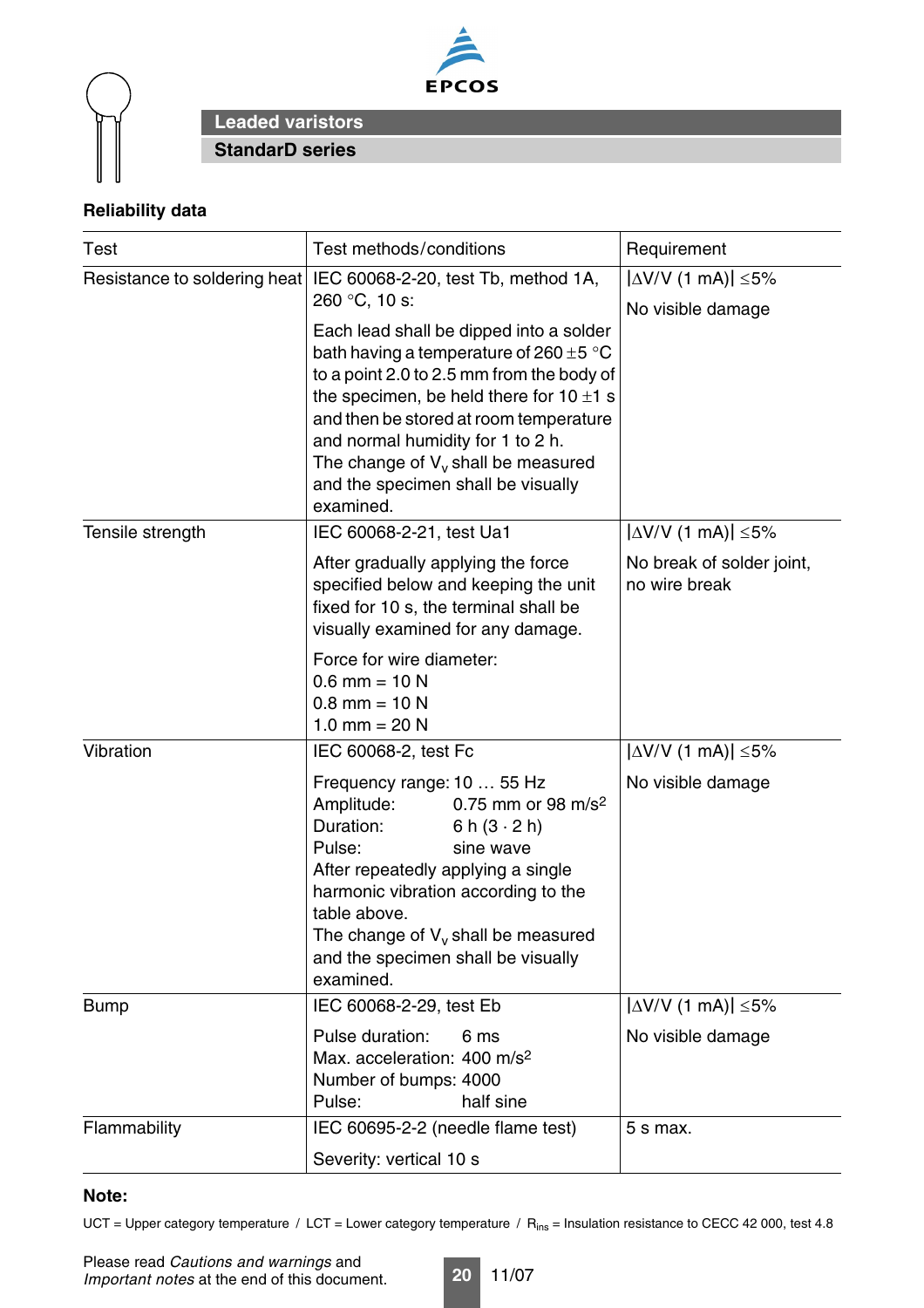

## **v/i characteristics**

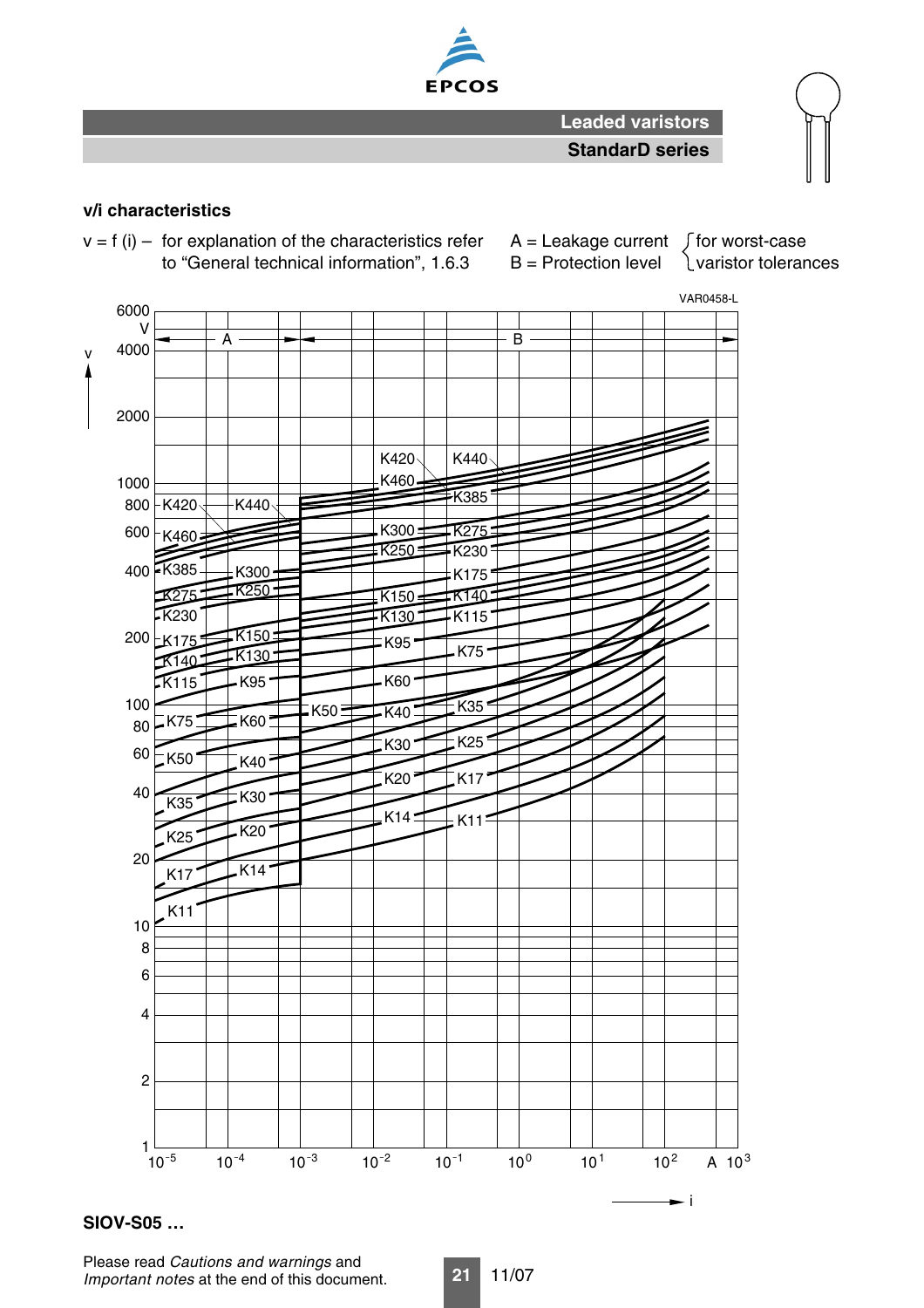



# **v/i characteristics**



Please read *Cautions and warnings* and *Important notes* at the end of this document.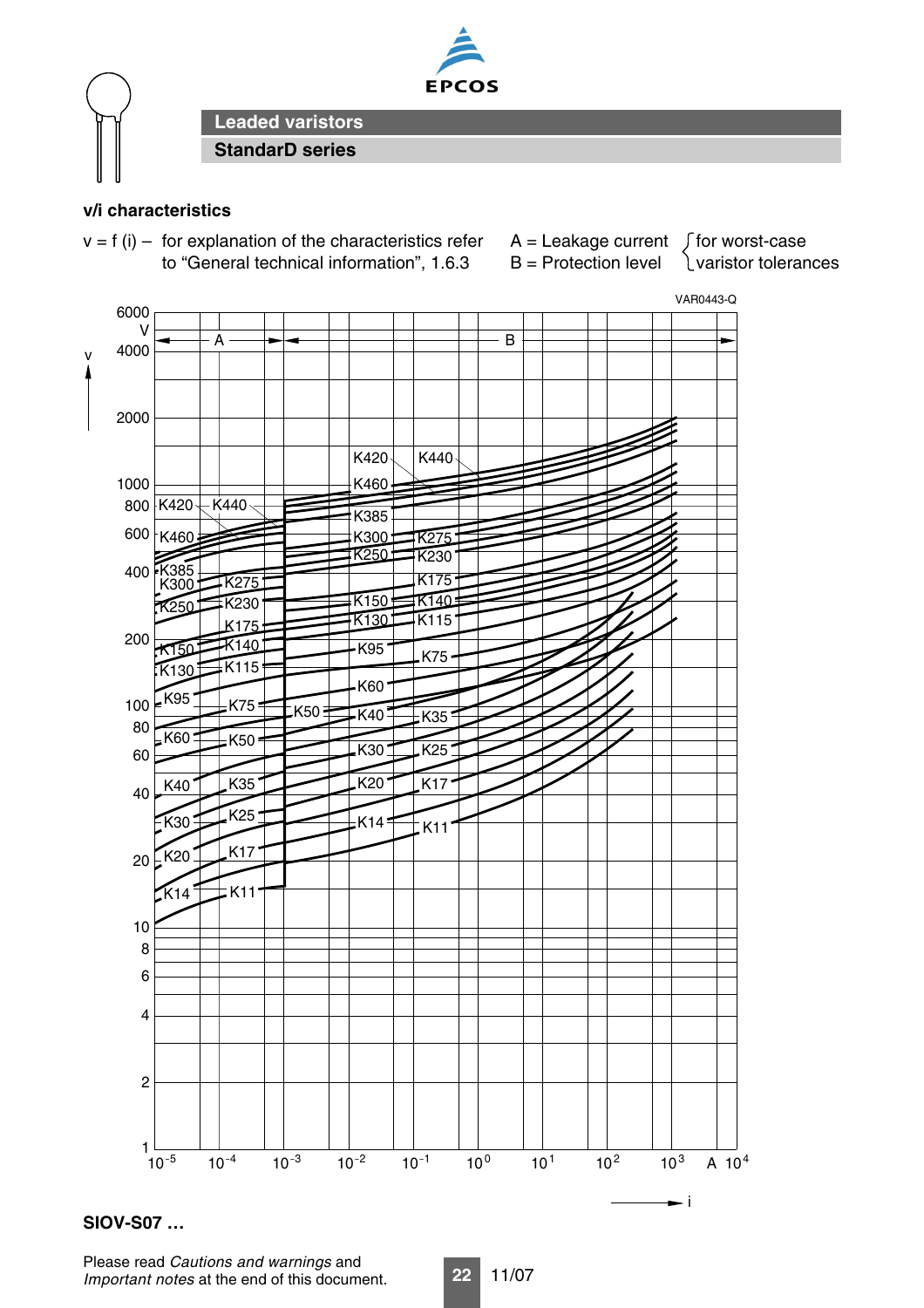

#### **v/i characteristics**



## **SIOV-S10 …**

Please read *Cautions and warnings* and *Important notes* at the end of this document.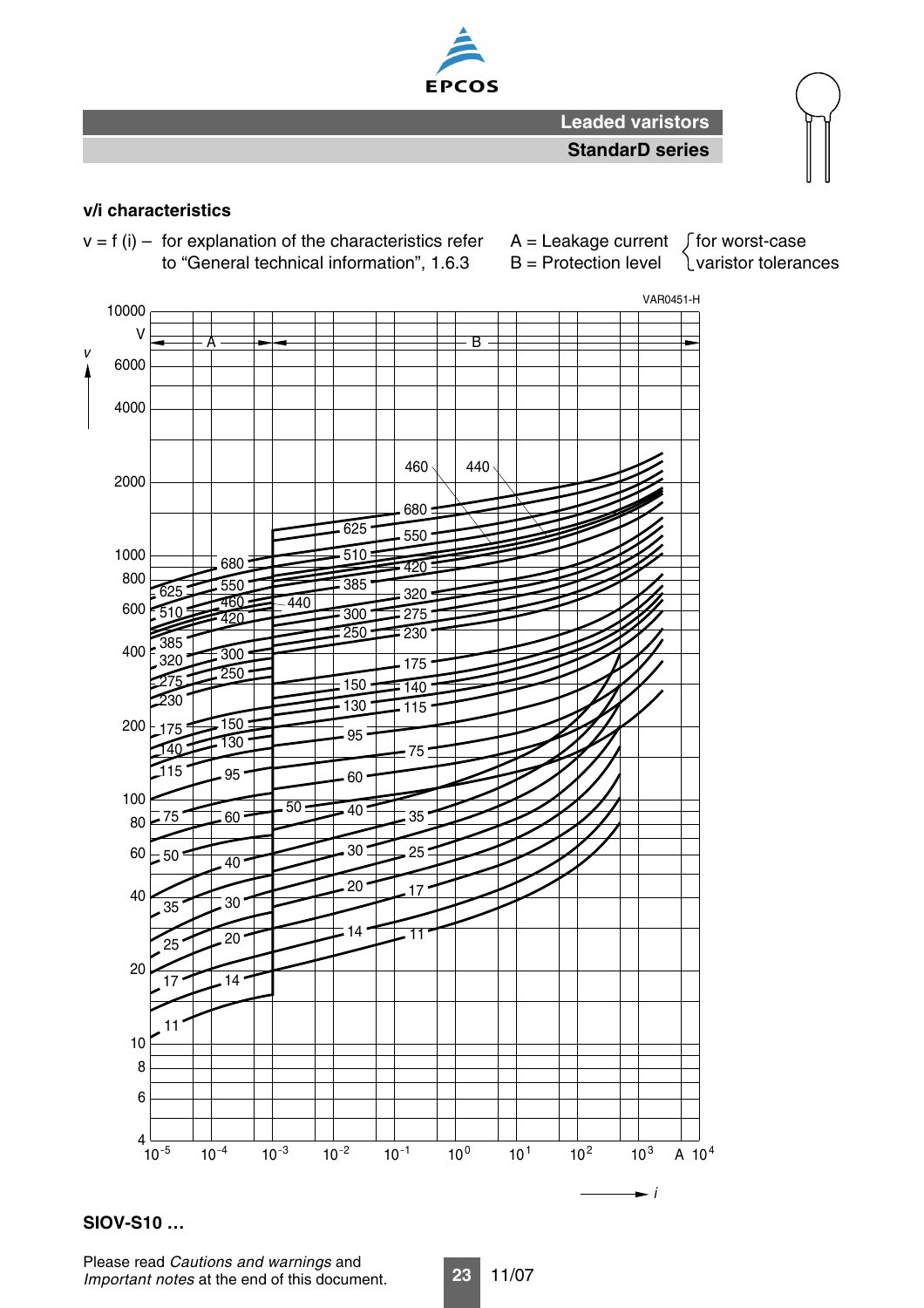



# **v/i characteristics**



## **SIOV-S14 …**

Please read *Cautions and warnings* and *Important notes* at the end of this document.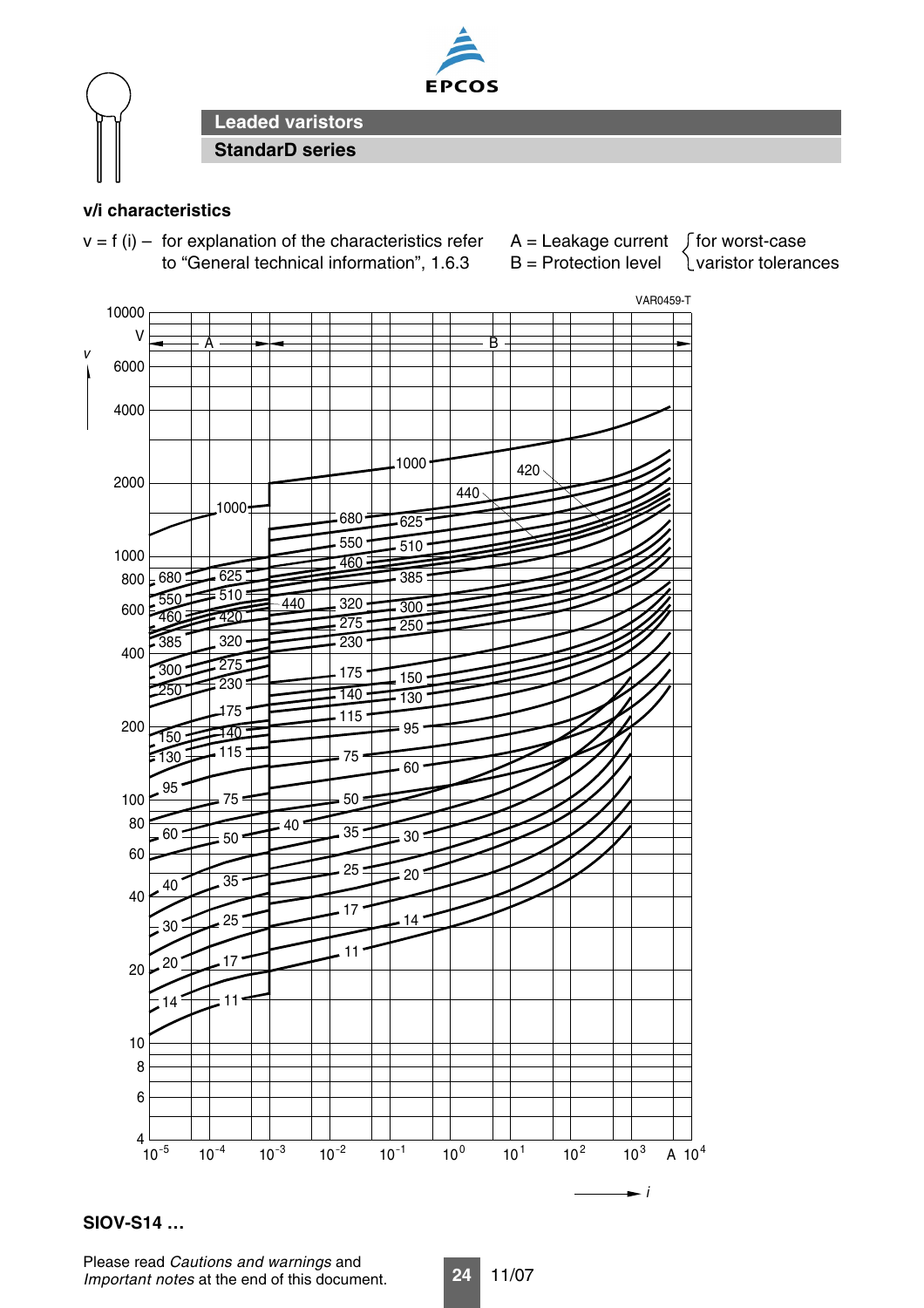

## **v/i characteristics**



## **SIOV-S20 …**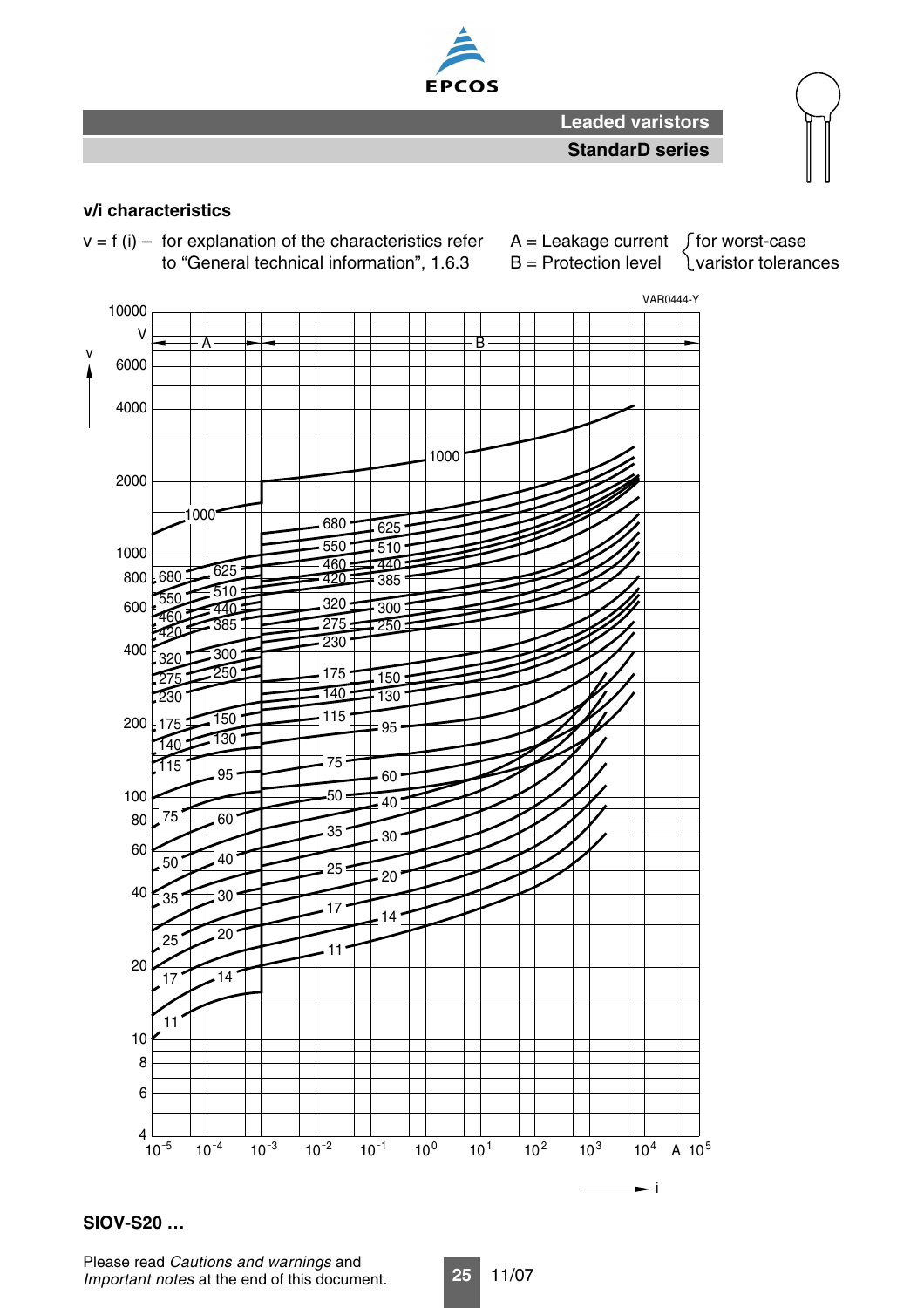

# **Derating curves**

Maximum surge current  $i_{max} = f(t_r)$ , pulse train)

For explanation of the derating curves refer to "General technical information", section 1.8.1





## **SIOV-S05K50 … K460**

Please read *Cautions and warnings* and *Important notes* at the end of this document.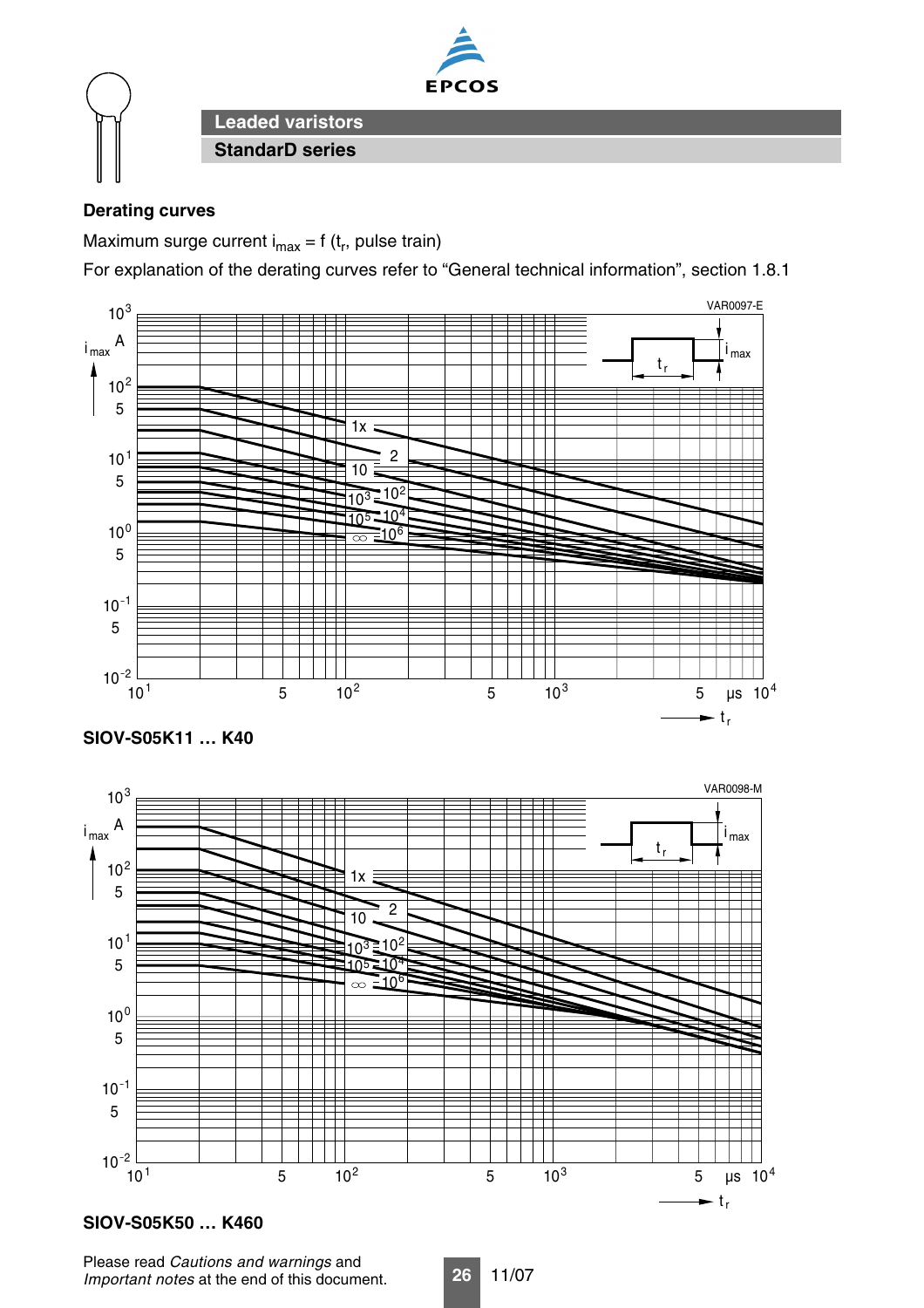

## **Derating curves**

Maximum surge current  $i_{max} = f(t_r)$ , pulse train)

For explanation of the derating curves refer to "General technical information", section 1.8.1





## **SIOV-S07K50 … K460**

Please read *Cautions and warnings* and *Important notes* at the end of this document.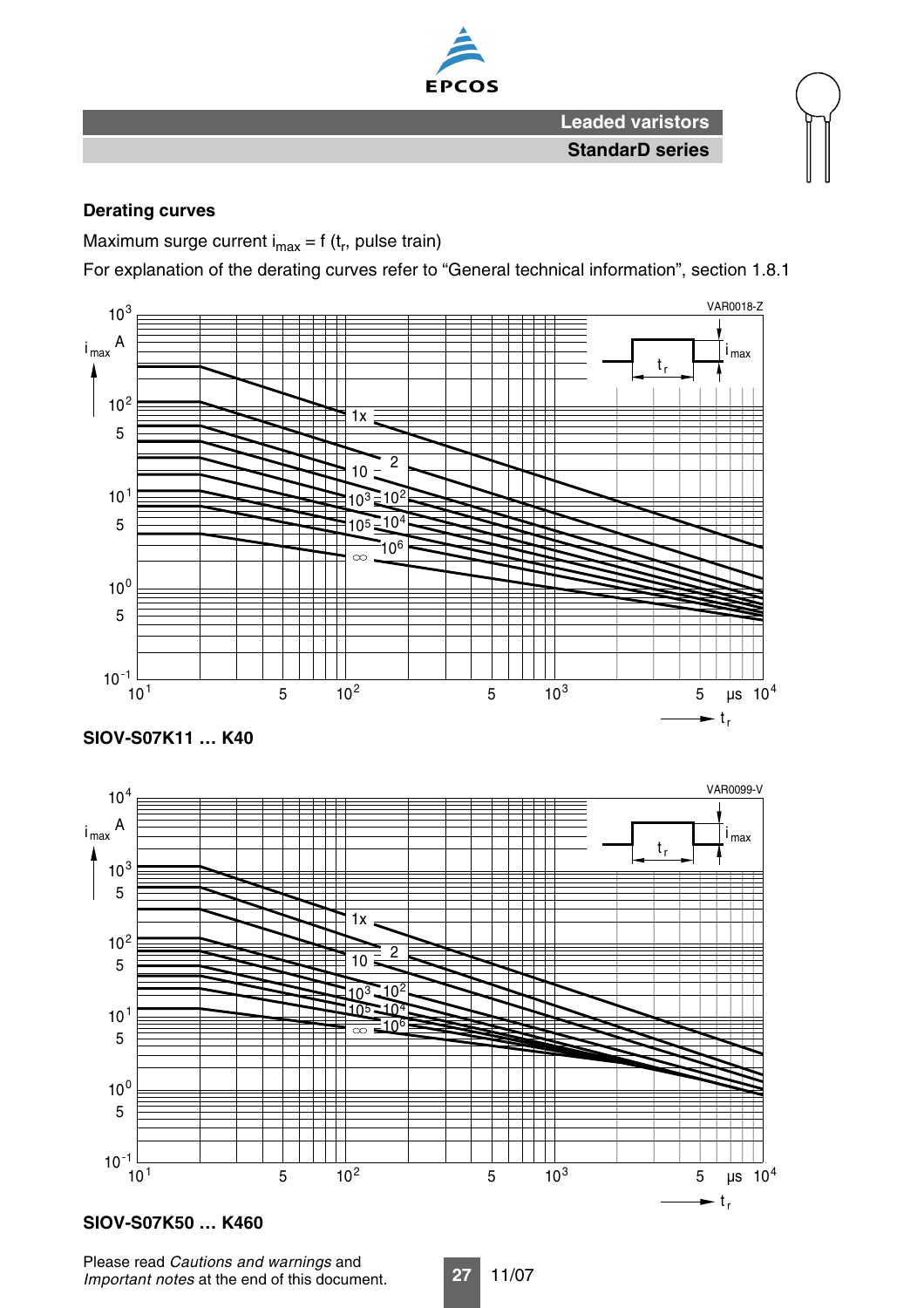

# **Derating curves**

Maximum surge current  $i_{max} = f(t_r)$ , pulse train)

For explanation of the derating curves refer to "General technical information", section 1.8.1





# **SIOV-S10K50 … K320**

Please read *Cautions and warnings* and *Important notes* at the end of this document.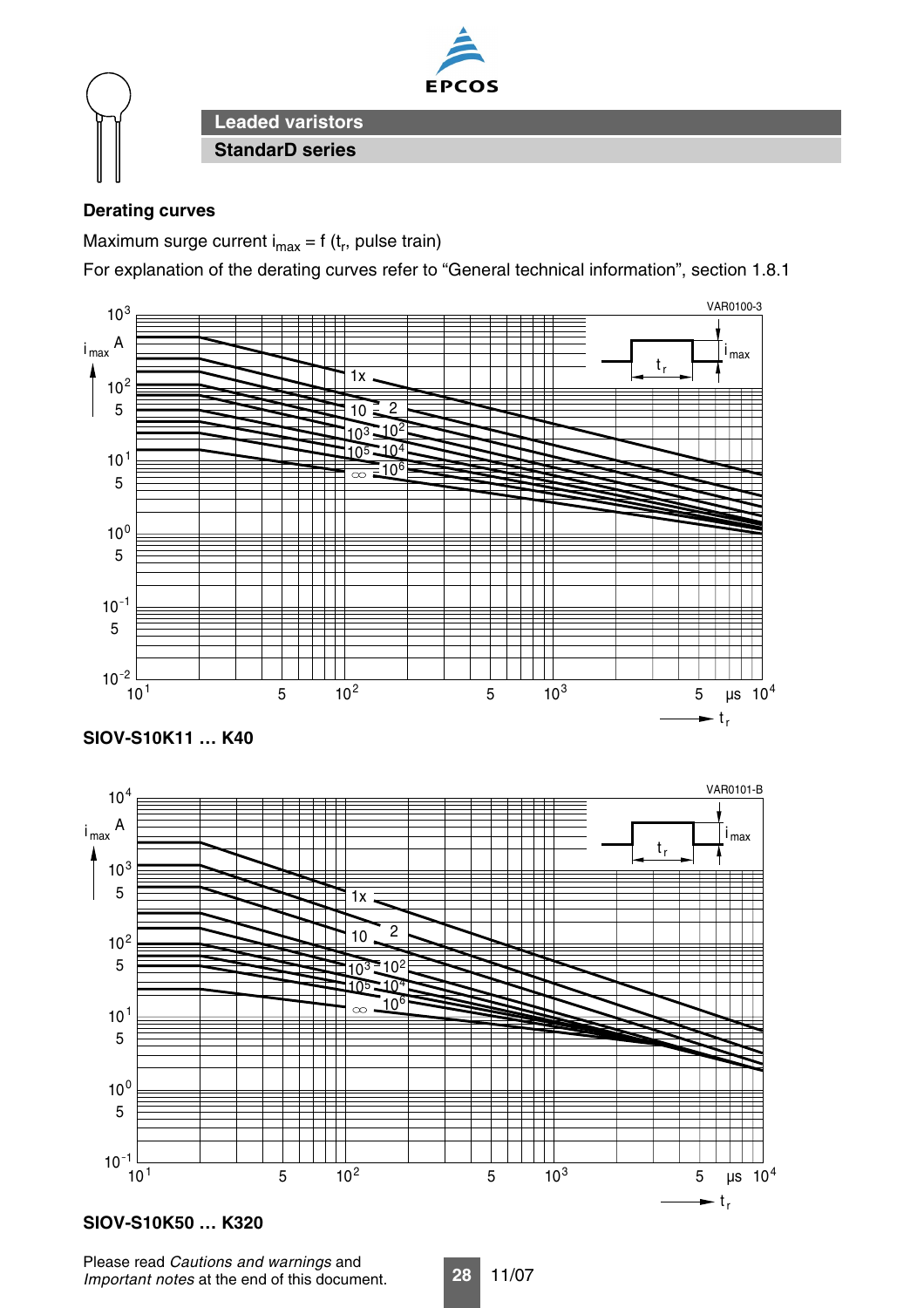

## **Derating curves**

Maximum surge current  $i_{max} = f(t_r)$ , pulse train)

For explanation of the derating curves refer to "General technical information", section 1.8.1





## **SIOV-S14K11 … K40**

Please read *Cautions and warnings* and *Important notes* at the end of this document.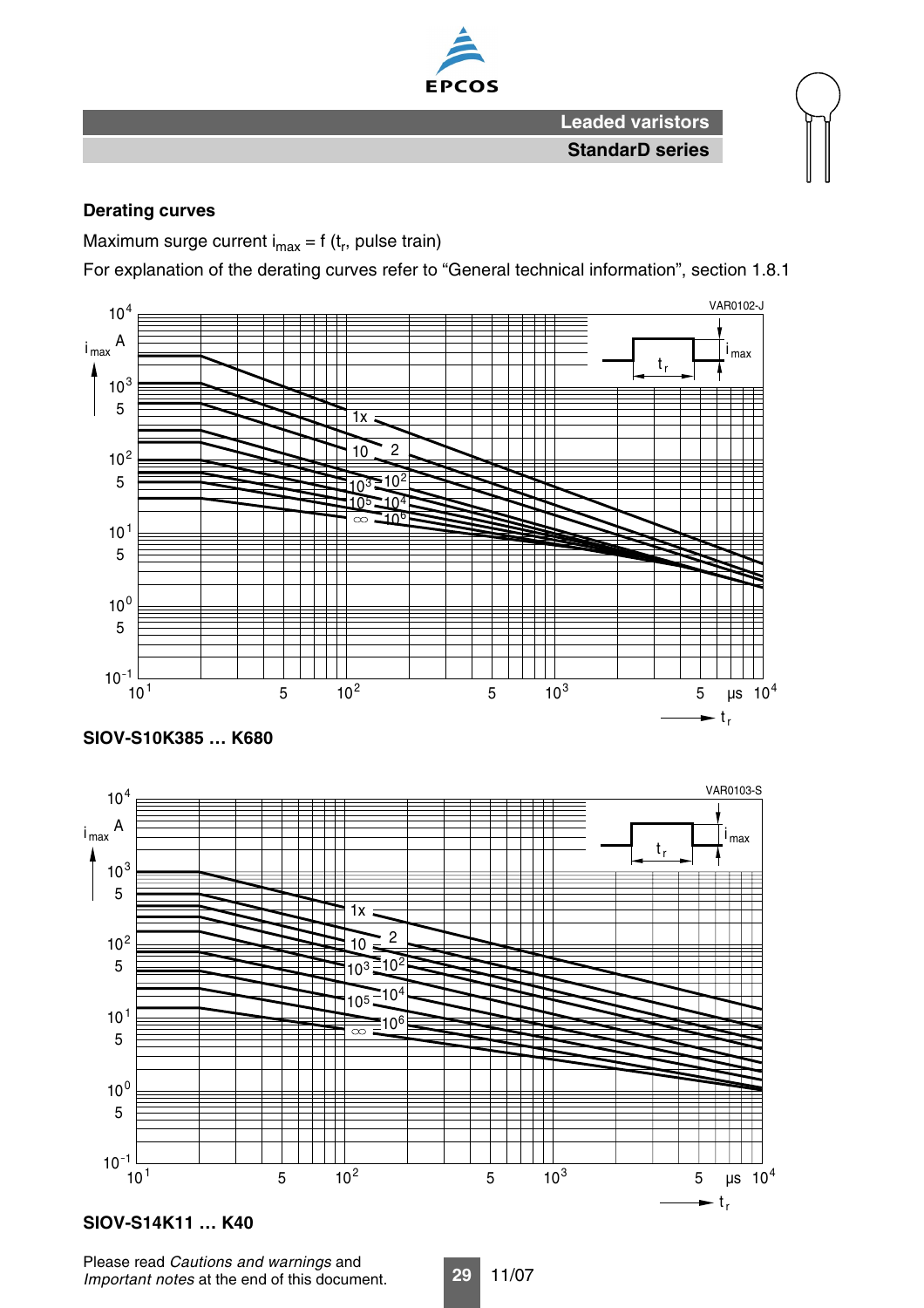

# **Derating curves**

Maximum surge current  $i_{max} = f(t_r)$ , pulse train)

For explanation of the derating curves refer to "General technical information", section 1.8.1







# **SIOV-S14K385 … K1000**

Please read *Cautions and warnings* and *Important notes* at the end of this document.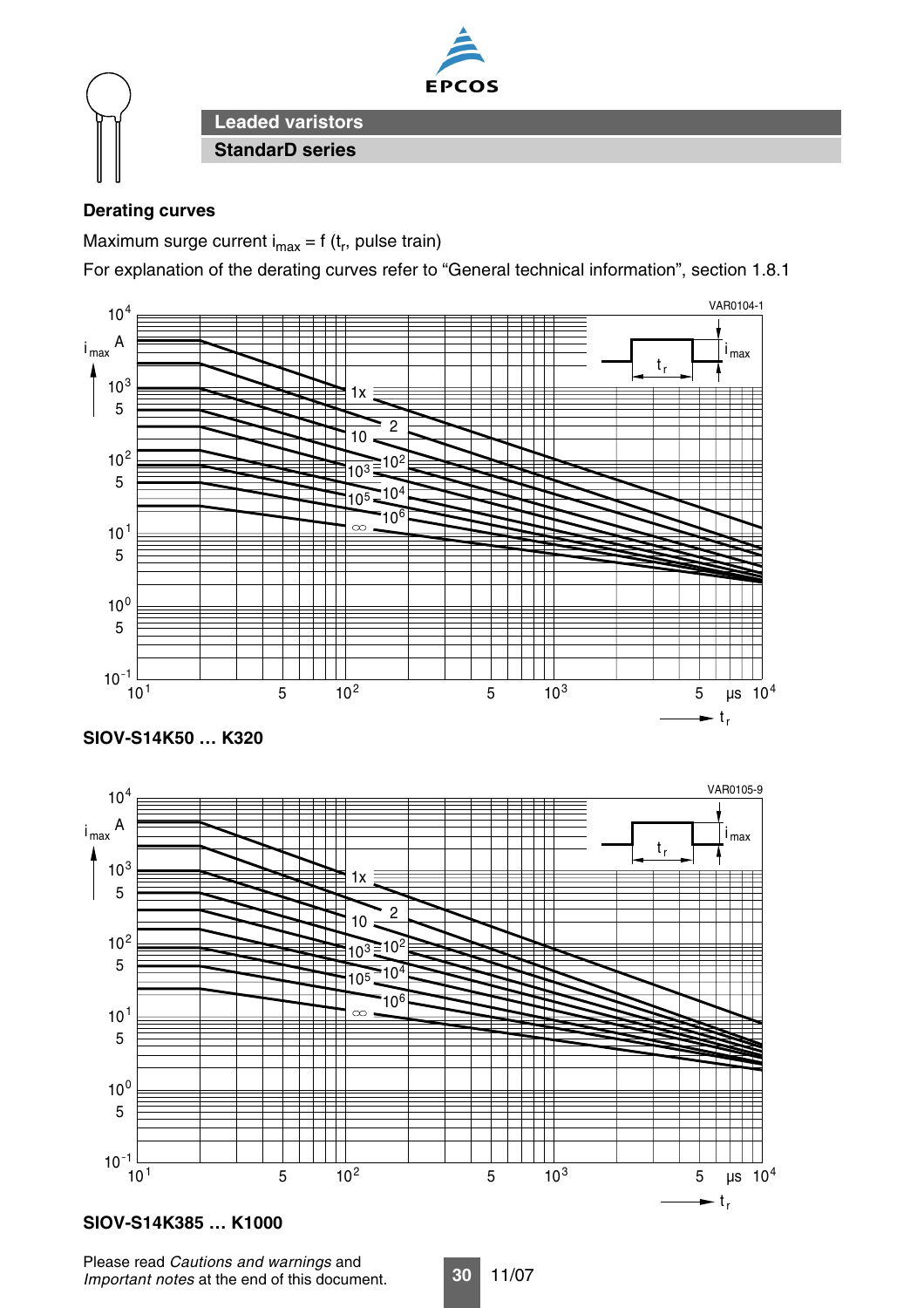

## **Derating curves**

Maximum surge current  $i_{max} = f(t_r)$ , pulse train)

For explanation of the derating curves refer to "General technical information", section 1.8.1





## **SIOV-S20K50 … K115**

Please read *Cautions and warnings* and *Important notes* at the end of this document.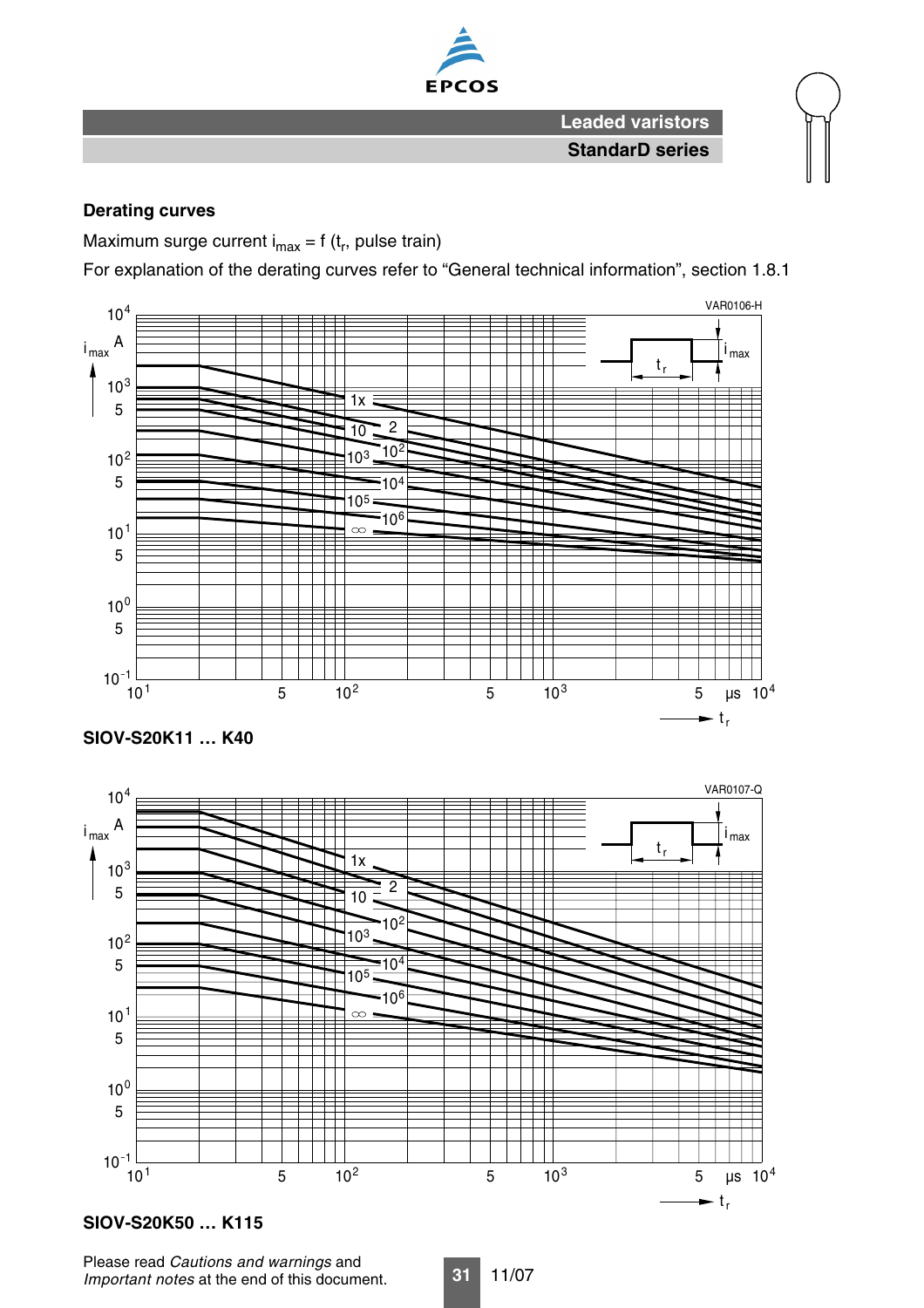

# **Derating curves**

Maximum surge current  $i_{max} = f(t_r)$ , pulse train)

For explanation of the derating curves refer to "General technical information", section 1.8.1



## **SIOV-S20K385 … K460**

Please read *Cautions and warnings* and *Important notes* at the end of this document.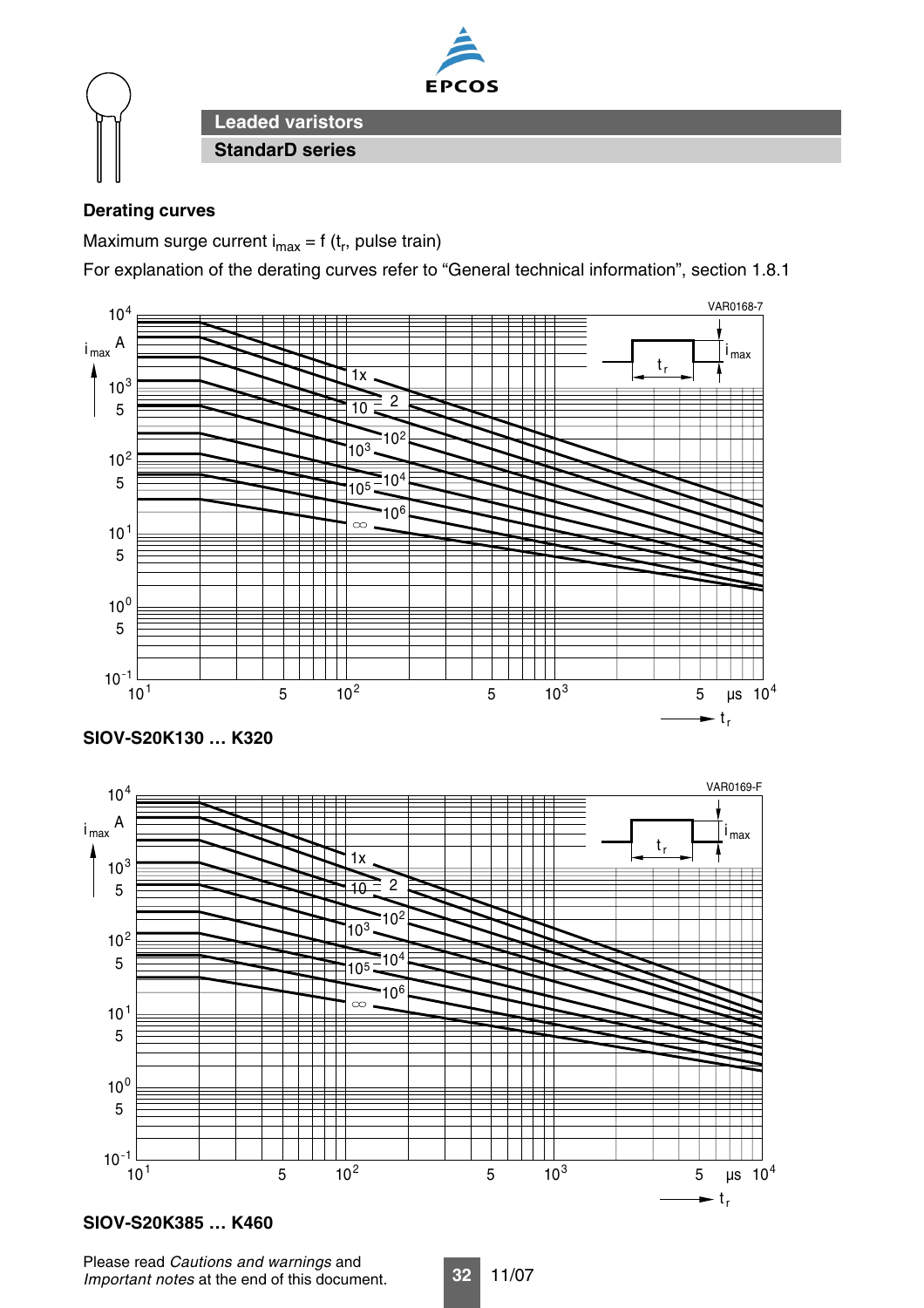

## **Derating curves**

Maximum surge current  $i_{max} = f(t_r, pulse)$  train)

For explanation of the derating curves refer to "General technical information", section 1.8.1



**SIOV-S20K510 … K1000**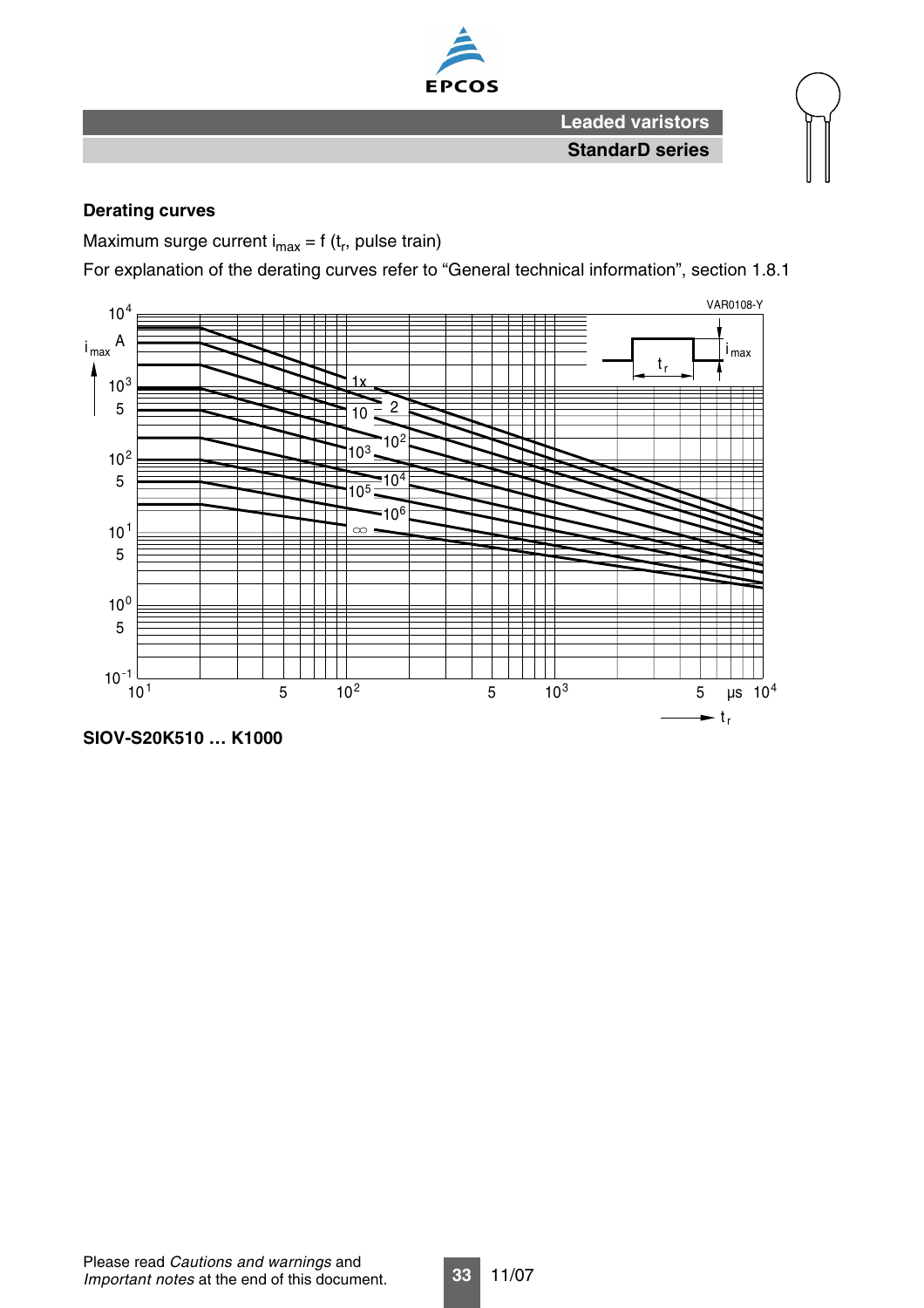

**Leaded varistors**

**StandarD series**

#### **Cautions and warnings**

#### **General**

- 1. EPCOS metal oxide varistors (SIOVs) are designed for specific applications and should not be used for purposes not identified in our specifications, application notes and data books unless otherwise agreed with EPCOS during the design-in-phase.
- 2. Ensure suitability of SIOVs through reliability testing during the design-in phase. SIOVs should be evaluated taking into consideration worst-case conditions.
- 3. For applications of SIOVs in line-to-ground circuits based on various international and local standards there are restrictions existing or additional safety measures required.

#### **Storage**

- 1. Store SIOVs only in original packaging. Do not open the package before storage.
- 2. Storage conditions in original packaging:

| Storage temperature: $-25$ °C  +45 °C |                                 |
|---------------------------------------|---------------------------------|
| Relative humidity:                    | <75% annual average,            |
|                                       | <95% on maximum 30 days a year. |
| Dew precipitation:                    | Is to be avoided.               |

- 3. Avoid contamination of an SIOV's surface during storage, handling and processing.
- 4. Avoid storage of SIOVs in harmful environments that can affect the function during long-term operation (examples given under operation precautions).
- 5. The SIOV type series should be soldered within the time specified:

SIOV-S, -Q, -LS 24 months ETFV and SFS types 12 months.

## **Handling**

- 1. SIOVs must not be dropped.
- 2. Components must not be touched with bare hands. Gloves are recommended.
- 3. Avoid contamination of the surface of SIOV electrodes during handling, be careful of the sharp edge of SIOV electrodes.

#### **Soldering (where applicable)**

- 1. Use rosin-type flux or non-activated flux.
- 2. Insufficient preheating may cause ceramic cracks.
- 3. Rapid cooling by dipping in solvent is not recommended.
- 4. Complete removal of flux is recommended.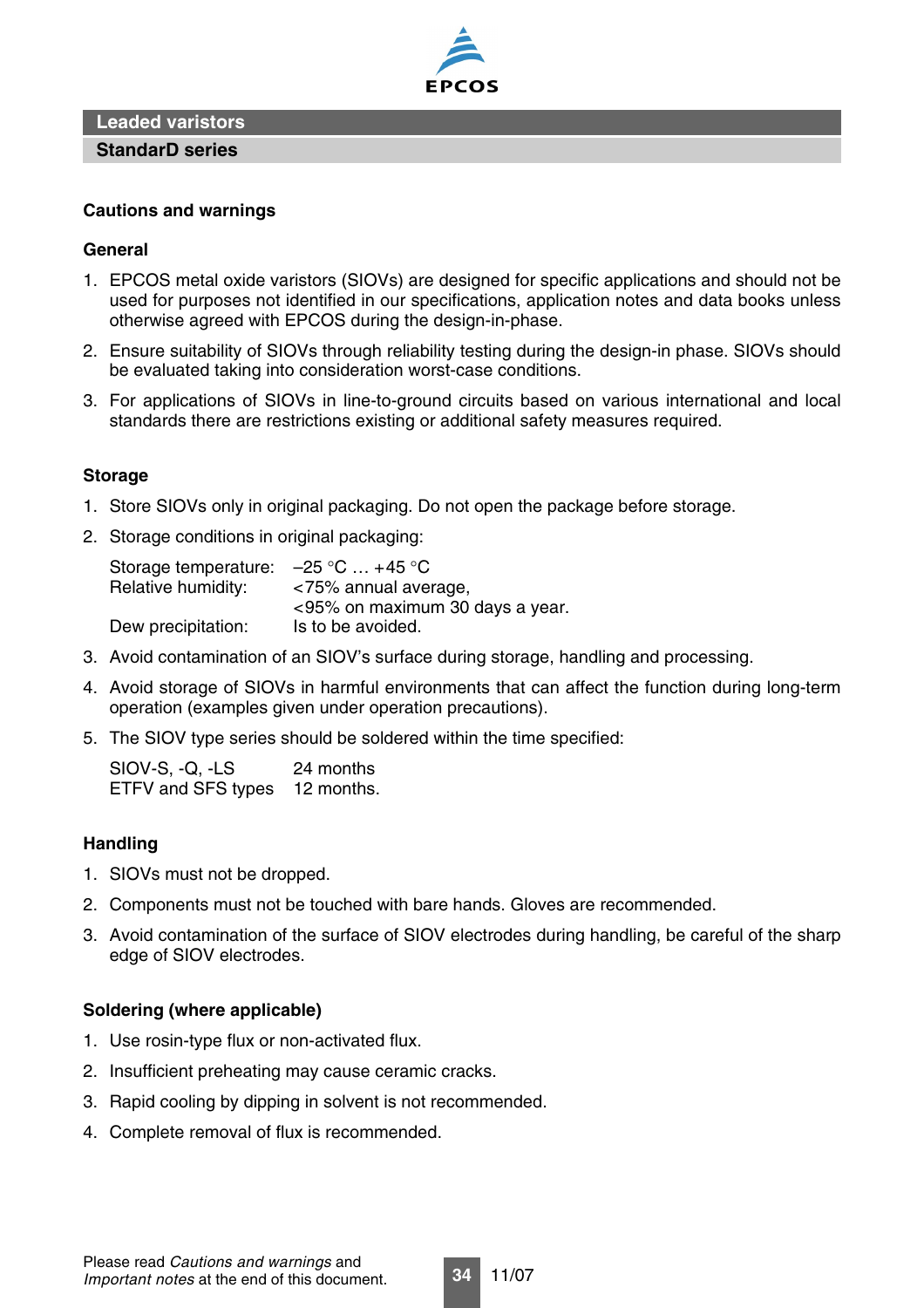## **Leaded varistors**



#### **Mounting**

1. Potting, sealing or adhesive compounds can produce chemical reactions in the SIOV ceramic that will degrade the component's electrical characteristics.

**EPCOS** 

2. Overloading SIOVs may result in ruptured packages and expulsion of hot materials. For this reason SIOVs should be physically shielded from adjacent components.

#### **Operation**

- 1. Use SIOVs only within the specified temperature operating range.
- 2. Use SIOVs only within the specified voltage and current ranges.
- 3. Environmental conditions must not harm SIOVs. Use SIOVs only in normal atmospheric conditions. Avoid use in the presence of deoxidizing gases (chlorine gas, hydrogen sulfide gas, ammonia gas, sulfuric acid gas, etc), corrosive agents, humid or salty conditions. Avoid contact with any liquids and solvents.